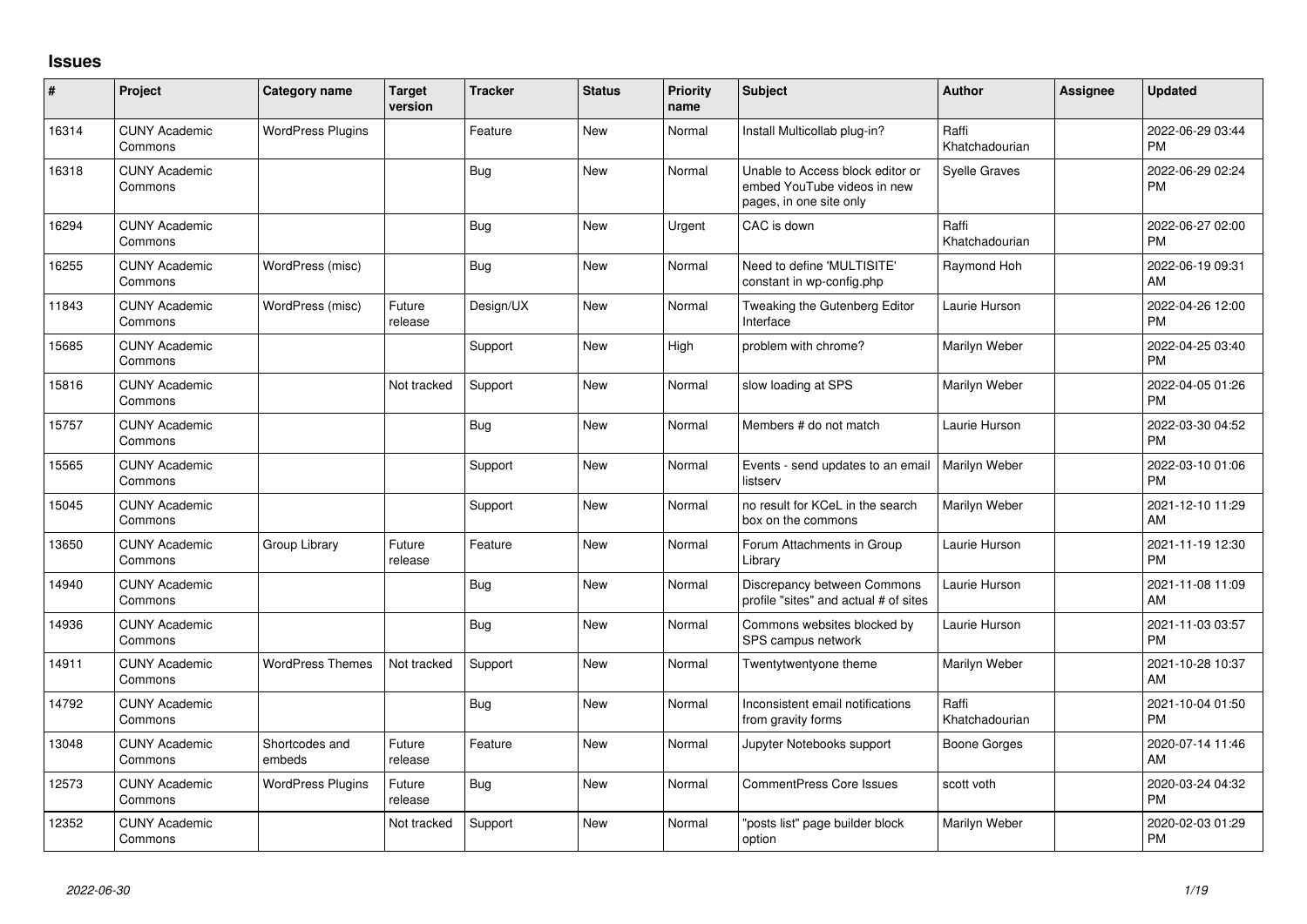| $\pmb{\sharp}$ | <b>Project</b>                  | <b>Category name</b>       | <b>Target</b><br>version | <b>Tracker</b> | <b>Status</b> | <b>Priority</b><br>name | <b>Subject</b>                                                                                               | <b>Author</b>       | <b>Assignee</b>   | <b>Updated</b>                |
|----------------|---------------------------------|----------------------------|--------------------------|----------------|---------------|-------------------------|--------------------------------------------------------------------------------------------------------------|---------------------|-------------------|-------------------------------|
| 12328          | <b>CUNY Academic</b><br>Commons |                            | Not tracked              | Support        | New           | Normal                  | Sign up Code for Non-CUNY<br>Faculty                                                                         | Laurie Hurson       |                   | 2020-01-28 10:25<br>AM        |
| 11860          | <b>CUNY Academic</b><br>Commons | Registration               | Future<br>release        | Feature        | <b>New</b>    | Normal                  | <b>Ensure Students Are Aware They</b><br>Can Use Aliases At Registration                                     | scott voth          |                   | 2019-09-24 08:46<br>AM        |
| 11392          | <b>CUNY Academic</b><br>Commons |                            | Future<br>release        | <b>Bug</b>     | <b>New</b>    | Normal                  | Migrate users away from<br><b>StatPress</b>                                                                  | Boone Gorges        |                   | 2019-04-23 03:53<br><b>PM</b> |
| 9720           | <b>CUNY Academic</b><br>Commons | Authentication             | Future<br>release        | Feature        | <b>New</b>    | Normal                  | The Commons should be an<br>oAuth provider                                                                   | Boone Gorges        |                   | 2019-03-01 02:04<br><b>PM</b> |
| 11024          | <b>CUNY Academic</b><br>Commons | WordPress (misc)           | Future<br>release        | Bug            | New           | Normal                  | Subsites should not show "you<br>should update your .htaccess<br>now" notice after permalink setting<br>save | Boone Gorges        |                   | 2019-01-28 01:35<br><b>PM</b> |
| 5992           | <b>CUNY Academic</b><br>Commons | <b>Email Notifications</b> | Future<br>release        | Feature        | <b>New</b>    | Normal                  | Changing the From line of<br>autogenerated blog emails                                                       | Marilyn Weber       |                   | 2018-09-27 05:19<br><b>PM</b> |
| 6755           | <b>CUNY Academic</b><br>Commons | WordPress (misc)           | Future<br>release        | Bug            | <b>New</b>    | Normal                  | Cannot Deactivate Plugin                                                                                     | Laura Kane          |                   | 2016-11-16 01:12<br><b>PM</b> |
| 5199           | <b>CUNY Academic</b><br>Commons | Social Paper               | Future<br>release        | Feature        | <b>New</b>    | Normal                  | add tables to the SP editor                                                                                  | Marilyn Weber       |                   | 2016-10-24 11:27<br>AM        |
| 6332           | <b>CUNY Academic</b><br>Commons | WordPress (misc)           | Future<br>release        | Feature        | New           | Normal                  | Allow uploaded files to be marked<br>as private in an ad hoc way                                             | <b>Boone Gorges</b> |                   | 2016-10-17 11:41<br><b>PM</b> |
| 5489           | <b>CUNY Academic</b><br>Commons | Social Paper               | Future<br>release        | Feature        | New           | Normal                  | Asc/desc sorting for Social Paper<br>directories                                                             | Boone Gorges        |                   | 2016-04-21 10:06<br><b>PM</b> |
| 5488           | <b>CUNY Academic</b><br>Commons | Social Paper               | Future<br>release        | Bug            | New           | Normal                  | Add a "last edited by" field to<br>Social Paper group directories                                            | Boone Gorges        |                   | 2016-04-21 10:05<br><b>PM</b> |
| 5205           | <b>CUNY Academic</b><br>Commons | Social Paper               | Future<br>release        | Feature        | <b>New</b>    | Normal                  | Social Paper folders                                                                                         | Marilyn Weber       |                   | 2016-02-11 10:24<br><b>PM</b> |
| 364            | <b>CUNY Academic</b><br>Commons | <b>WordPress Plugins</b>   | Future<br>release        | Feature        | <b>New</b>    | Normal                  | <b>Bulletin Board</b>                                                                                        | Matt Gold           |                   | 2015-01-05 08:50<br><b>PM</b> |
| 11968          | JustPublics@365<br>MediaCamp    |                            |                          | Feature        | <b>New</b>    | Normal                  | Nanoscience Retractable Display<br>Unit                                                                      | Donald Cherry       | Bonnie<br>Eissner | 2021-02-19 08:50<br>AM        |
| 16199          | <b>CUNY Academic</b><br>Commons | <b>Directories</b>         | 2.0.3                    | Bug            | New           | Normal                  | Removed "Semester" Filter from<br><b>Courses Directory</b>                                                   | Laurie Hurson       | Boone<br>Gorges   | 2022-06-29 11:32<br>AM        |
| 16307          | <b>CUNY Academic</b><br>Commons |                            |                          | Bug            | New           | Normal                  | Add brief messaging to<br>accept/decline group membership<br>requests                                        | <b>Matt Gold</b>    | Boone<br>Gorges   | 2022-06-27 06:13<br><b>PM</b> |
| 15883          | <b>CUNY Academic</b><br>Commons |                            | 2.1.0                    | Feature        | <b>New</b>    | Normal                  | Release BPGES update                                                                                         | Boone Gorges        | Boone<br>Gorges   | 2022-05-26 10:39<br>AM        |
| 15210          | <b>CUNY Academic</b><br>Commons | Analytics                  | Not tracked              | Design/UX      | <b>New</b>    | Normal                  | Google Analytics improvements                                                                                | Colin McDonald      | Boone<br>Gorges   | 2022-05-24 10:47<br>AM        |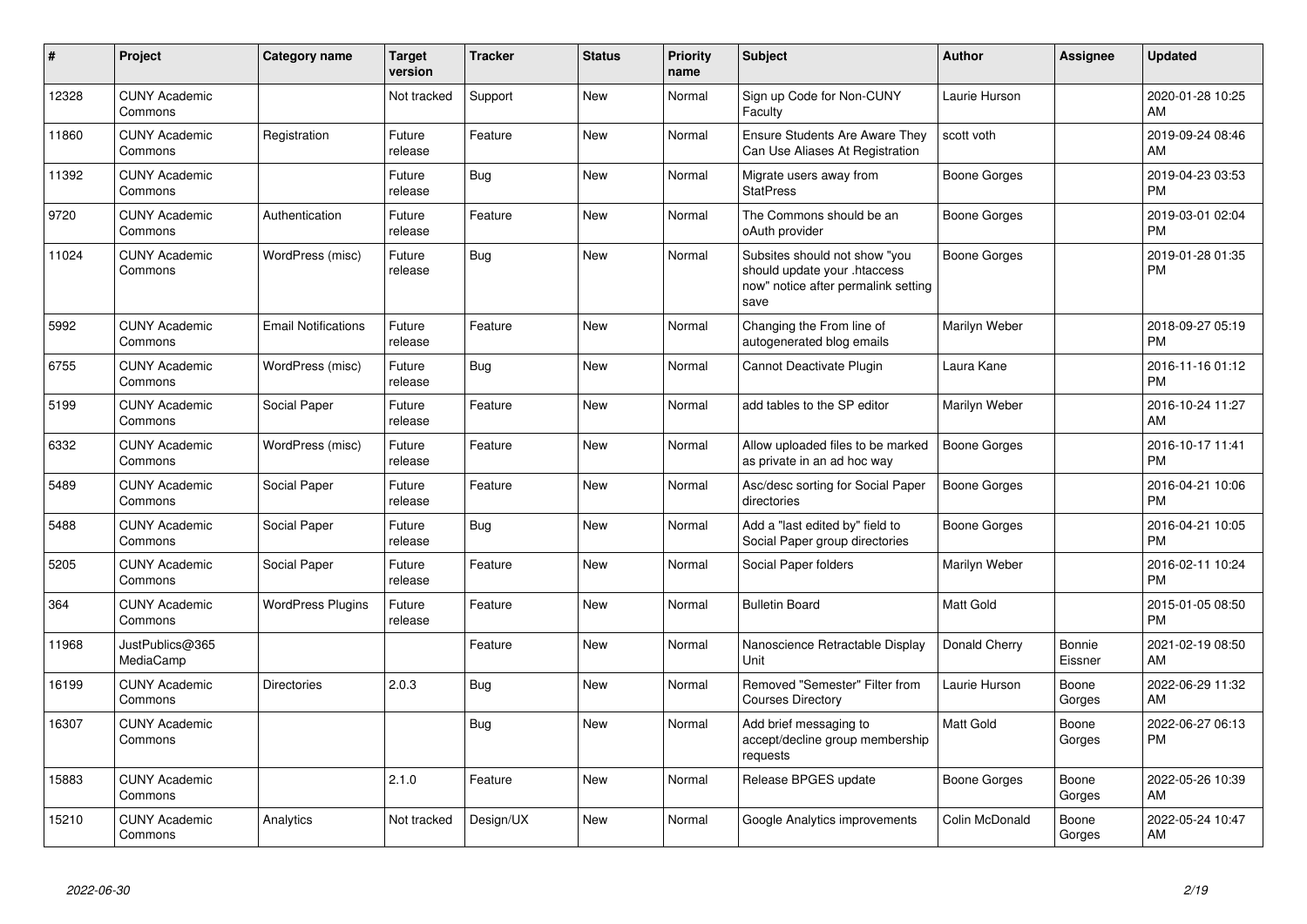| #     | Project                         | <b>Category name</b>       | <b>Target</b><br>version | <b>Tracker</b> | <b>Status</b> | <b>Priority</b><br>name | <b>Subject</b>                                                                             | <b>Author</b>       | Assignee        | <b>Updated</b>                |
|-------|---------------------------------|----------------------------|--------------------------|----------------|---------------|-------------------------|--------------------------------------------------------------------------------------------|---------------------|-----------------|-------------------------------|
| 8835  | <b>CUNY Academic</b><br>Commons | Blogs (BuddyPress)         | Future<br>release        | Feature        | <b>New</b>    | Normal                  | Extend cuny.is shortlinks to sites                                                         | Luke Waltzer        | Boone<br>Gorges | 2022-04-26 11:59<br>AM        |
| 15767 | <b>CUNY Academic</b><br>Commons | WordPress (misc)           |                          | Support        | New           | Normal                  | Site loading slowly                                                                        | scott voth          | Boone<br>Gorges | 2022-04-04 08:56<br><b>PM</b> |
| 14184 | <b>CUNY Academic</b><br>Commons | <b>Public Portfolio</b>    | Future<br>release        | Feature        | New           | Normal                  | Centralized mechanism for storing<br>Campus affiliations                                   | <b>Boone Gorges</b> | Boone<br>Gorges | 2022-01-04 11:35<br>AM        |
| 14908 | <b>CUNY Academic</b><br>Commons | Performance                |                          | Bug            | New           | Normal                  | Stale object cache on cdev                                                                 | Raymond Hoh         | Boone<br>Gorges | 2021-12-07 09:45<br>AM        |
| 14987 | <b>CUNY Academic</b><br>Commons | <b>WordPress Plugins</b>   | Future<br>release        | Bug            | <b>New</b>    | Normal                  | Elementor update causes<br>database freeze-up                                              | Boone Gorges        | Boone<br>Gorges | 2021-11-29 12:02<br><b>PM</b> |
| 10226 | <b>CUNY Academic</b><br>Commons | Courses                    | Future<br>release        | Feature        | New           | Normal                  | Add "My Courses" to drop down<br>list                                                      | scott voth          | Boone<br>Gorges | 2021-11-19 12:42<br><b>PM</b> |
| 13835 | <b>CUNY Academic</b><br>Commons | WordPress (misc)           | Future<br>release        | Feature        | New           | Normal                  | Allow OneSearch widget to have<br>'CUNY' as campus                                         | <b>Boone Gorges</b> | Boone<br>Gorges | 2021-11-19 12:39<br><b>PM</b> |
| 14309 | <b>CUNY Academic</b><br>Commons | Group Library              | Future<br>release        | Feature        | New           | Normal                  | Better handling of<br>bp_group_document file download<br>attempts when file is not present | Boone Gorges        | Boone<br>Gorges | 2021-11-19 12:28<br>PM.       |
| 12042 | <b>CUNY Academic</b><br>Commons | <b>Email Notifications</b> | Future<br>release        | Feature        | New           | Normal                  | Improved error logging for BPGES<br>send queue                                             | <b>Boone Gorges</b> | Boone<br>Gorges | 2021-11-19 12:25<br>PM        |
| 13949 | <b>CUNY Academic</b><br>Commons |                            | Not tracked              | Bug            | New           | Normal                  | Continued debugging of runaway<br>MySQL connections                                        | <b>Matt Gold</b>    | Boone<br>Gorges | 2021-09-14 10:42<br>AM        |
| 13466 | <b>CUNY Academic</b><br>Commons | Cavalcade                  | Future<br>release        | Feature        | New           | Normal                  | Automated cleanup for duplicate<br>Cavalcade tasks                                         | Boone Gorges        | Boone<br>Gorges | 2020-10-13 05:24<br><b>PM</b> |
| 13370 | <b>CUNY Academic</b><br>Commons | Group Library              | Future<br>release        | Feature        | New           | Normal                  | Library bulk deletion and folder<br>editing                                                | Colin McDonald      | Boone<br>Gorges | 2020-10-13 10:41<br>AM        |
| 12911 | <b>CUNY Academic</b><br>Commons |                            | Not tracked              | Feature        | <b>New</b>    | Normal                  | Block access to xmlrpc.php based<br>on User-Agent                                          | <b>Boone Gorges</b> | Boone<br>Gorges | 2020-06-09 05:12<br>PM        |
| 12438 | <b>CUNY Academic</b><br>Commons | Courses                    | Not tracked              | Bug            | New           | Normal                  | Site appearing twice                                                                       | Laurie Hurson       | Boone<br>Gorges | 2020-02-18 01:34<br><b>PM</b> |
| 12091 | <b>CUNY Academic</b><br>Commons | <b>Group Files</b>         | Future<br>release        | Feature        | New           | Normal                  | Improved pre-upload file validation<br>for bp-group-documents                              | <b>Boone Gorges</b> | Boone<br>Gorges | 2019-11-14 01:21<br><b>PM</b> |
| 11531 | <b>CUNY Academic</b><br>Commons | Events                     | Future<br>release        | Feature        | New           | Normal                  | Main Events calendar should<br>include non-public events that<br>user has access to        | scott voth          | Boone<br>Gorges | 2019-06-11 10:00<br>AM        |
| 11496 | <b>CUNY Academic</b><br>Commons | Public Portfolio           | 1.15.2                   | Support        | New           | Normal                  | Replace Twitter Icon on Member<br>Portfolio page                                           | scott voth          | Boone<br>Gorges | 2019-06-06 01:03<br>PM.       |
| 10794 | <b>CUNY Academic</b><br>Commons | Performance                | Not tracked              | Bug            | New           | Normal                  | Memcached connection<br>occasionally breaks                                                | Boone Gorges        | Boone<br>Gorges | 2018-12-06 03:30<br><b>PM</b> |
| 9926  | <b>CUNY Academic</b><br>Commons | <b>WordPress Plugins</b>   | Future<br>release        | Bug            | New           | Normal                  | twitter-mentions-as-comments<br>cron jobs can run long                                     | Boone Gorges        | Boone<br>Gorges | 2018-10-24 12:34<br>PM        |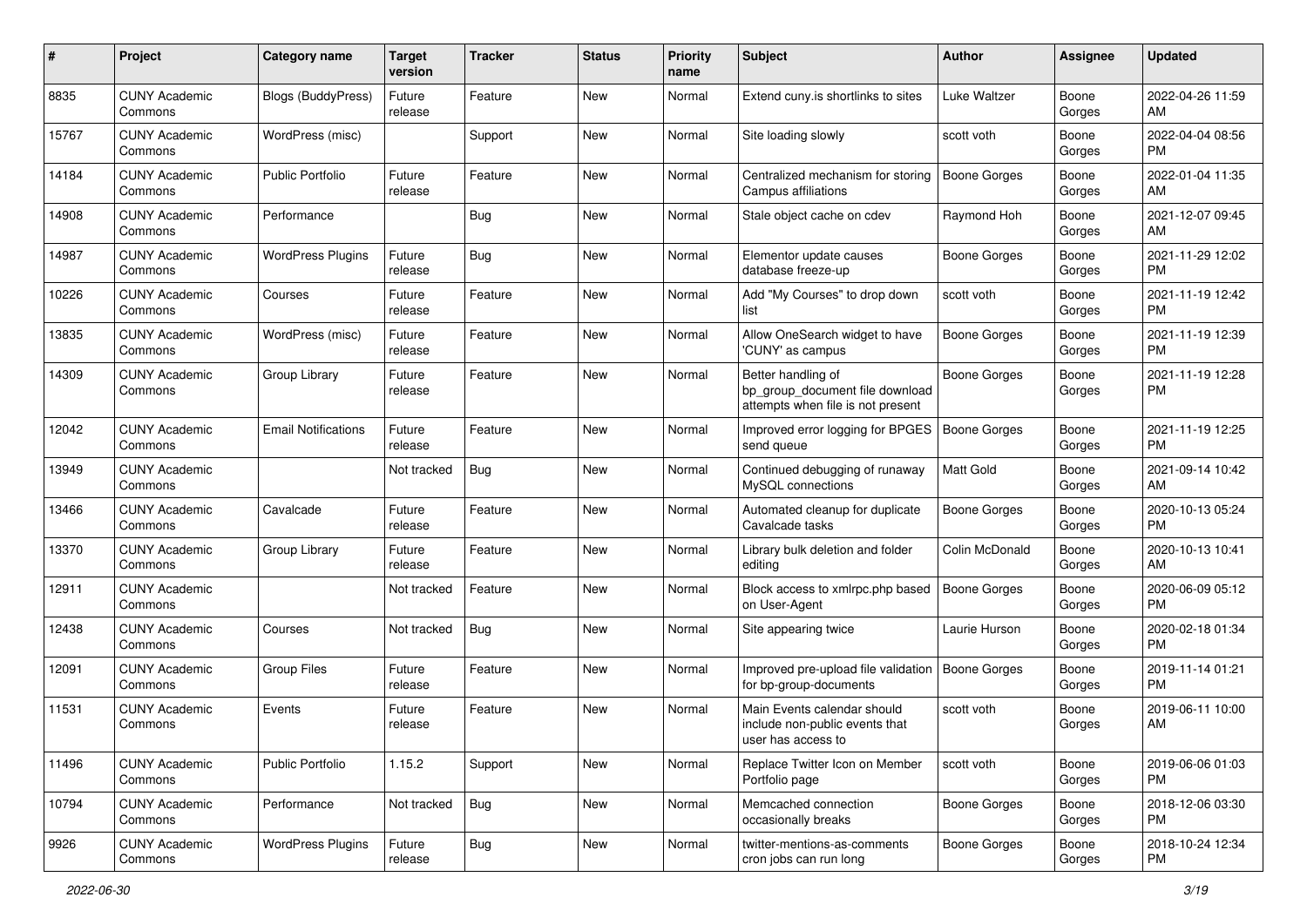| $\#$  | Project                         | Category name                  | <b>Target</b><br>version | Tracker    | <b>Status</b> | <b>Priority</b><br>name | Subject                                                                                   | Author                  | Assignee          | <b>Updated</b>                |
|-------|---------------------------------|--------------------------------|--------------------------|------------|---------------|-------------------------|-------------------------------------------------------------------------------------------|-------------------------|-------------------|-------------------------------|
| 7981  | <b>CUNY Academic</b><br>Commons | Social Paper                   | Future<br>release        | <b>Bug</b> | <b>New</b>    | Normal                  | Social Paper comments should<br>not go to spam                                            | Luke Waltzer            | Boone<br>Gorges   | 2018-04-16 03:52<br><b>PM</b> |
| 7663  | <b>CUNY Academic</b><br>Commons | Social Paper                   | Future<br>release        | Bug        | New           | Normal                  | Social Paper notifications not<br>formatted correctly on secondary<br>sites               | <b>Boone Gorges</b>     | Boone<br>Gorges   | 2018-04-16 03:52<br><b>PM</b> |
| 7022  | <b>CUNY Academic</b><br>Commons | Announcements                  | Future<br>release        | Bug        | New           | Normal                  | Sitewide announcements should<br>be displayed on, and dismissable<br>from, mapped domains | <b>Boone Gorges</b>     | Boone<br>Gorges   | 2018-03-22 10:18<br>AM        |
| 3580  | <b>CUNY Academic</b><br>Commons | Group Blogs                    | Future<br>release        | Feature    | <b>New</b>    | Normal                  | Multiple blogs per group                                                                  | Boone Gorges            | Boone<br>Gorges   | 2018-02-20 02:02<br><b>PM</b> |
| 3615  | <b>CUNY Academic</b><br>Commons | Redmine                        | Not tracked              | Feature    | <b>New</b>    | Low                     | Create Redmine issues via email                                                           | Dominic Giglio          | Boone<br>Gorges   | 2017-11-16 11:36<br>AM        |
| 4481  | <b>CUNY Academic</b><br>Commons | Events                         | Future<br>release        | Feature    | <b>New</b>    | Normal                  | Group admins/mods should have<br>the ability to unlink an event from<br>the group         | <b>Boone Gorges</b>     | Boone<br>Gorges   | 2017-04-24 03:53<br><b>PM</b> |
| 6389  | <b>CUNY Academic</b><br>Commons | <b>BuddyPress Docs</b>         | Future<br>release        | Feature    | <b>New</b>    | Low                     | Make Discussion Area Visible<br>When Editing a Doc                                        | Luke Waltzer            | Boone<br>Gorges   | 2016-10-21 04:16<br><b>PM</b> |
| 5182  | <b>CUNY Academic</b><br>Commons | Social Paper                   | Future<br>release        | Design/UX  | New           | Normal                  | "Publishing" a private paper on<br>social paper?                                          | Raffi<br>Khatchadourian | Boone<br>Gorges   | 2016-10-13 04:12<br><b>PM</b> |
| 5052  | <b>CUNY Academic</b><br>Commons | Social Paper                   | Future<br>release        | Feature    | <b>New</b>    | Low                     | Sentence by sentence or line by<br>line comments (SP suggestion #3)                       | Marilyn Weber           | Boone<br>Gorges   | 2016-02-11 10:24<br><b>PM</b> |
| 1167  | <b>CUNY Academic</b><br>Commons | <b>Email Invitations</b>       | Future<br>release        | Feature    | <b>New</b>    | Low                     | Allow email invitations to be resent                                                      | Boone Gorges            | Boone<br>Gorges   | 2015-11-12 12:53<br>AM        |
| 1166  | <b>CUNY Academic</b><br>Commons | <b>Email Invitations</b>       | Future<br>release        | Feature    | <b>New</b>    | Low                     | Better organizational tools for Sent<br>Invites                                           | Boone Gorges            | Boone<br>Gorges   | 2015-11-09 06:02<br><b>PM</b> |
| 4592  | <b>CUNY Academic</b><br>Commons | Events                         | Future<br>release        | Design/UX  | <b>New</b>    | Normal                  | Event Creation - Venue Dropdown<br>Slow                                                   | Samantha Raddatz        | Boone<br>Gorges   | 2015-09-14 04:56<br><b>PM</b> |
| 2753  | <b>CUNY Academic</b><br>Commons | Public Portfolio               | Future<br>release        | Feature    | <b>New</b>    | Normal                  | Create actual actual tagification in<br>academic interests and other<br>fields            | Micki Kaufman           | Boone<br>Gorges   | 2015-01-05 08:52<br><b>PM</b> |
| 3048  | <b>CUNY Academic</b><br>Commons | <b>Public Portfolio</b>        | Future<br>release        | Feature    | <b>New</b>    | Low                     | Images for rich text profile fields                                                       | <b>Boone Gorges</b>     | Boone<br>Gorges   | 2014-02-19 12:56<br><b>PM</b> |
| 10354 | <b>CUNY Academic</b><br>Commons | Public Portfolio               | Future<br>release        | Feature    | <b>New</b>    | Normal                  | Opt out of Having a Profile Page                                                          | scott voth              | Chris Stein       | 2020-05-12 10:43<br>AM        |
| 3059  | <b>CUNY Academic</b><br>Commons | Group Forums                   | Future<br>release        | Design/UX  | New           | Normal                  | Forum Post Permissable Content<br><b>Explanatory Text</b>                                 | Chris Stein             | Chris Stein       | 2015-04-02 11:27<br>AM        |
| 13199 | <b>CUNY Academic</b><br>Commons | Group Forums                   | Future<br>release        | Feature    | New           | Normal                  | Favoring Groups over bbPress<br>plugin                                                    | Colin McDonald          | Colin<br>McDonald | 2021-11-19 12:28<br><b>PM</b> |
| 13891 | <b>CUNY Academic</b><br>Commons | Internal Tools and<br>Workflow | 2.1.0                    | Feature    | New           | Normal                  | Migrate automated linting to<br>GitHub Actions                                            | Boone Gorges            | Jeremy Felt       | 2022-06-29 11:13<br>AM        |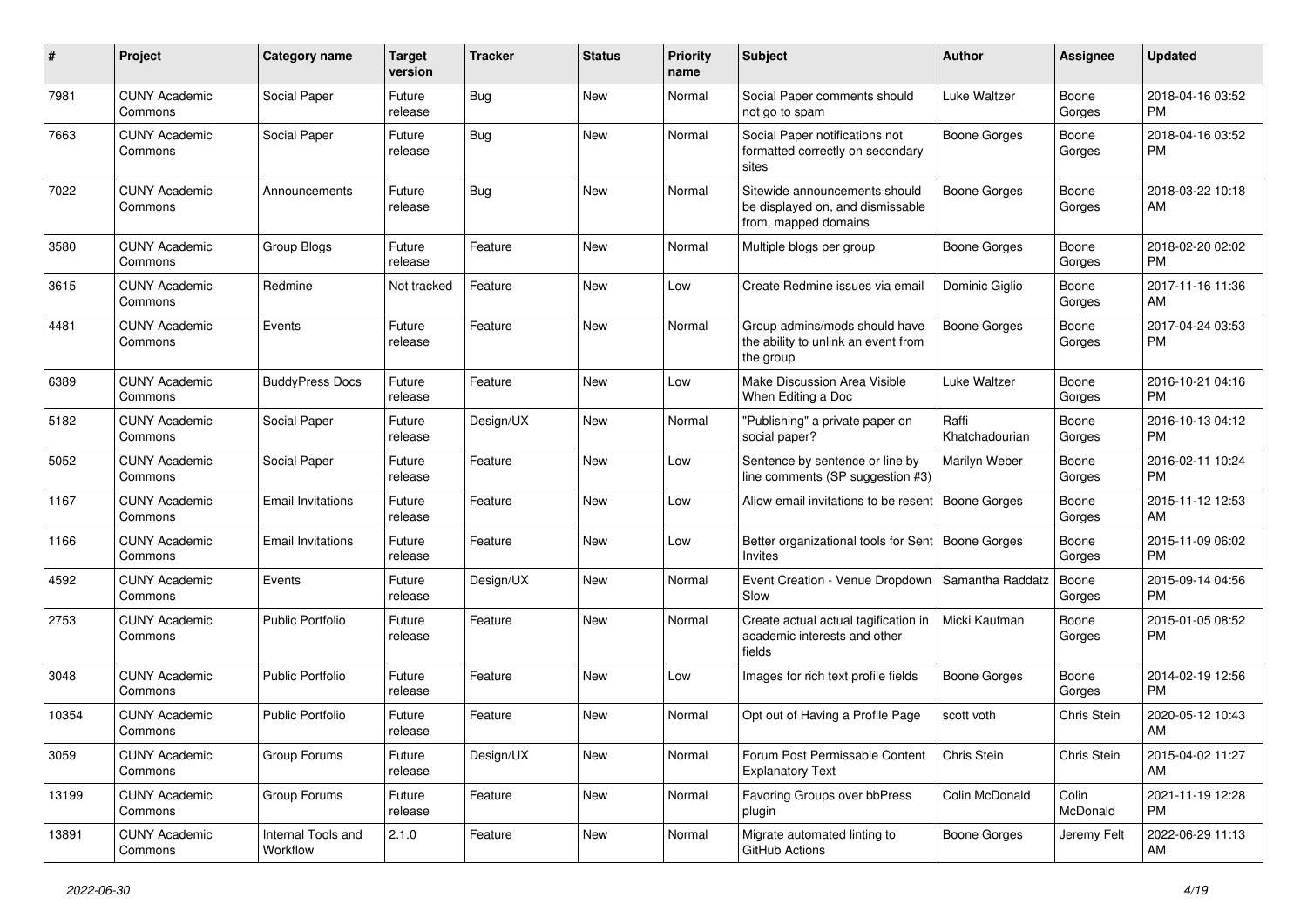| #     | <b>Project</b>                  | Category name                  | <b>Target</b><br>version | <b>Tracker</b> | <b>Status</b> | <b>Priority</b><br>name | <b>Subject</b>                                                               | <b>Author</b>           | Assignee           | <b>Updated</b>                |
|-------|---------------------------------|--------------------------------|--------------------------|----------------|---------------|-------------------------|------------------------------------------------------------------------------|-------------------------|--------------------|-------------------------------|
| 15194 | <b>CUNY Academic</b><br>Commons | Internal Tools and<br>Workflow | 2.1.0                    | Feature        | <b>New</b>    | Normal                  | PHPCS sniff for un-restored<br>switch_to_blog() calls                        | Boone Gorges            | Jeremy Felt        | 2022-05-26 10:45<br>AM        |
| 13331 | <b>CUNY Academic</b><br>Commons | Site cloning                   | Future<br>release        | Bug            | <b>New</b>    | Normal                  | Combine Site Template and Clone<br>operations                                | Boone Gorges            | Jeremy Felt        | 2021-11-19 12:39<br><b>PM</b> |
| 14475 | <b>CUNY Academic</b><br>Commons |                                | Not tracked              | Publicity      | New           | Normal                  | OER Showcase Page                                                            | Laurie Hurson           | Laurie Hurson      | 2021-09-14 10:46<br>AM        |
| 11879 | <b>CUNY Academic</b><br>Commons |                                | Not tracked              | <b>Bug</b>     | New           | Normal                  | Hypothesis comments appearing<br>on multiple, different pdfs across<br>blogs | Laurie Hurson           | Laurie Hurson      | 2019-09-19 02:39<br><b>PM</b> |
| 6078  | <b>CUNY Academic</b><br>Commons | <b>Blogs (BuddyPress)</b>      | Future<br>release        | Feature        | New           | Normal                  | <b>Explore Adding Network Blog</b><br>Metadata Plugin                        | Luke Waltzer            | Luke Waltzer       | 2016-10-11 10:29<br><b>PM</b> |
| 12392 | <b>CUNY Academic</b><br>Commons | Help/Codex                     | Not tracked              | Documentation  | New           | Normal                  | <b>Updates to Common Commons</b><br>Questions on Help Page                   | scott voth              | Margaret<br>Galvan | 2020-02-11 10:53<br>AM        |
| 8211  | <b>CUNY Academic</b><br>Commons | <b>WordPress Themes</b>        | Future<br>release        | Feature        | <b>New</b>    | Normal                  | Theme Suggestions: Material<br>Design-Inspired Themes                        | Margaret Galvan         | Margaret<br>Galvan | 2017-08-07 02:48<br><b>PM</b> |
| 12382 | <b>CUNY Academic</b><br>Commons | Membership                     | Not tracked              | Support        | New           | Normal                  | Email request change                                                         | Marilyn Weber           | Marilyn<br>Weber   | 2020-02-06 12:56<br><b>PM</b> |
| 9420  | <b>CUNY Academic</b><br>Commons | cuny.is                        | Not tracked              | Feature        | New           | Normal                  | Request for http://cuny.is/streams                                           | Raffi<br>Khatchadourian | Marilyn<br>Weber   | 2018-04-02 10:08<br>AM        |
| 3509  | <b>CUNY Academic</b><br>Commons | Publicity                      | 1.7                      | Publicity      | <b>New</b>    | Normal                  | Create 1.7 digital signage imagery                                           | Micki Kaufman           | Marilyn<br>Weber   | 2014-10-01 12:40<br><b>PM</b> |
| 11545 | <b>CUNY Academic</b><br>Commons | <b>WordPress Plugins</b>       | Not tracked              | Support        | <b>New</b>    | Normal                  | Twitter searches in WordPress                                                | Gina Cherry             | Matt Gold          | 2019-09-23 01:03<br><b>PM</b> |
| 10839 | <b>CUNY Academic</b><br>Commons | About page                     | Not tracked              | Support        | New           | Normal                  | <b>Mission Statement Needs</b><br>Revision                                   | scott voth              | Matt Gold          | 2018-12-26 10:58<br>AM        |
| 8607  | <b>CUNY Academic</b><br>Commons |                                | Not tracked              | Support        | <b>New</b>    | Normal                  | Paypal?                                                                      | Marilyn Weber           | Matt Gold          | 2018-05-15 01:37<br><b>PM</b> |
| 8498  | <b>CUNY Academic</b><br>Commons | <b>WordPress Plugins</b>       | Future<br>release        | Feature        | <b>New</b>    | Low                     | <b>Gravity Forms Email Users</b>                                             | Raffi<br>Khatchadourian | Matt Gold          | 2017-10-13 12:58<br><b>PM</b> |
| 3657  | <b>CUNY Academic</b><br>Commons | WordPress (misc)               | Not tracked              | Feature        | New           | Normal                  | Create alert for GC email<br>addresses                                       | <b>Matt Gold</b>        | Matt Gold          | 2016-04-14 11:29<br><b>PM</b> |
| 4972  | <b>CUNY Academic</b><br>Commons | Analytics                      | Not tracked              | Bug            | <b>New</b>    | Normal                  | <b>Newsletter Analytics</b>                                                  | Stephen Real            | Matt Gold          | 2015-12-09 12:54<br><b>PM</b> |
| 4225  | <b>CUNY Academic</b><br>Commons | DiRT Integration               | Future<br>release        | Design/UX      | <b>New</b>    | Normal                  | Add information to DIRT page (in<br>Create a Group)                          | Samantha Raddatz        | Matt Gold          | 2015-06-26 03:14<br><b>PM</b> |
| 3691  | <b>CUNY Academic</b><br>Commons | <b>WordPress Plugins</b>       | Future<br>release        | Bug            | New           | Normal                  | <b>WPMU Domain Mapping</b><br>Debugging on cdev                              | Raymond Hoh             | Matt Gold          | 2014-12-12 09:04<br>AM        |
| 3506  | <b>CUNY Academic</b><br>Commons | Publicity                      | 1.7                      | Publicity      | <b>New</b>    | Normal                  | Prepare 1.7 email messaging                                                  | Micki Kaufman           | Micki<br>Kaufman   | 2014-10-01 12:36<br><b>PM</b> |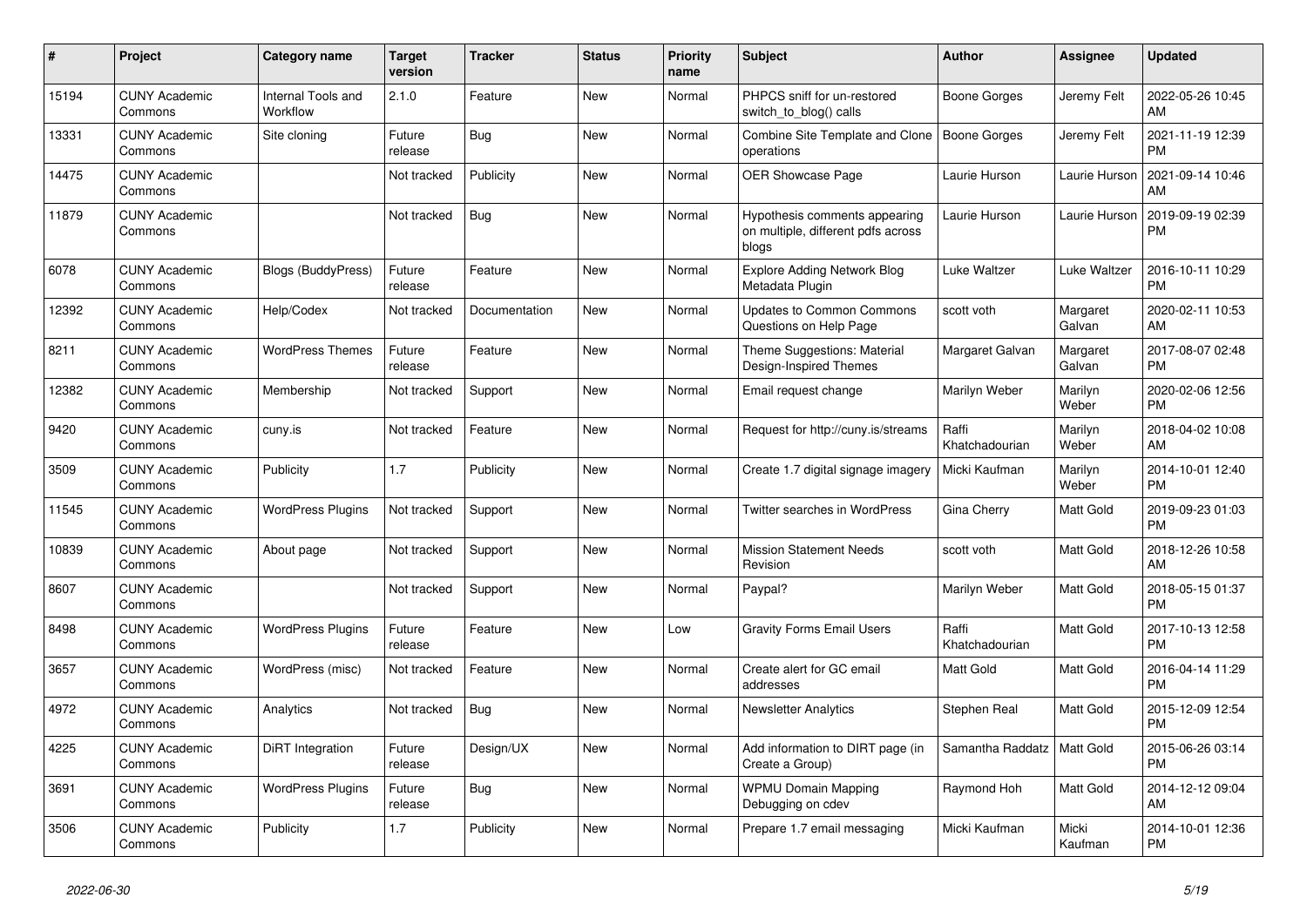| #     | Project                         | <b>Category name</b>     | <b>Target</b><br>version | <b>Tracker</b> | <b>Status</b> | <b>Priority</b><br>name | <b>Subject</b>                                                                       | <b>Author</b>    | Assignee              | <b>Updated</b>                |
|-------|---------------------------------|--------------------------|--------------------------|----------------|---------------|-------------------------|--------------------------------------------------------------------------------------|------------------|-----------------------|-------------------------------|
| 7624  | <b>CUNY Academic</b><br>Commons | BuddyPress (misc)        | Future<br>release        | Design/UX      | New           | Normal                  | <b>BP Notifications</b>                                                              | Luke Waltzer     | Paige Dupont          | 2017-02-08 10:43<br><b>PM</b> |
| 11393 | <b>CUNY Academic</b><br>Commons |                          | Not tracked              | Publicity      | New           | Normal                  | After 1.15 release, ceate a hero<br>slide and post about adding a site<br>to a group | scott voth       | Patrick<br>Sweeney    | 2019-05-14 10:32<br>AM        |
| 16319 | <b>CUNY Academic</b><br>Commons | <b>WordPress Plugins</b> | 2.0.3                    | <b>Bug</b>     | <b>New</b>    | Normal                  | Request for Events Calendar Pro<br>5.14.2 update                                     | Raymond Hoh      | Raymond<br>Hoh        | 2022-06-29 03:24<br><b>PM</b> |
| 13457 | <b>CUNY Academic</b><br>Commons | Group Forums             | 2.0.3                    | <b>Bug</b>     | New           | High                    | Forum post not sending<br>notifications                                              | Filipa Calado    | Raymond<br>Hoh        | 2022-06-29 11:32<br>AM        |
| 16177 | <b>CUNY Academic</b><br>Commons | Reply By Email           |                          | <b>Bug</b>     | New           | Normal                  | Switch to Inbound mode for RBE                                                       | Raymond Hoh      | Raymond<br>Hoh        | 2022-05-30 04:32<br><b>PM</b> |
| 11243 | <b>CUNY Academic</b><br>Commons | BuddyPress (misc)        | Future<br>release        | <b>Bug</b>     | <b>New</b>    | Normal                  | Audit bp-custom.php                                                                  | Raymond Hoh      | Raymond<br>Hoh        | 2022-04-26 11:59<br>AM        |
| 13358 | <b>CUNY Academic</b><br>Commons | Group Forums             | Future<br>release        | Feature        | <b>New</b>    | Normal                  | Improved UI for group forum<br>threading settings                                    | Boone Gorges     | Raymond<br>Hoh        | 2021-11-19 12:27<br><b>PM</b> |
| 14496 | <b>CUNY Academic</b><br>Commons | Domain Mapping           | Future<br>release        | Bug            | <b>New</b>    | Normal                  | Mapped domain SSO uses<br>third-party cookies                                        | Raymond Hoh      | Raymond<br>Hoh        | 2021-05-24 04:03<br><b>PM</b> |
| 13430 | <b>CUNY Academic</b><br>Commons | Reply By Email           | Not tracked              | Bug            | <b>New</b>    | Normal                  | Delay in RBE                                                                         | Luke Waltzer     | Raymond<br>Hoh        | 2020-10-13 11:16<br>AM        |
| 13286 | <b>CUNY Academic</b><br>Commons |                          | Not tracked              | Support        | New           | Normal                  | problem connecting with<br>WordPress app                                             | Marilyn Weber    | Raymond<br>Hoh        | 2020-09-08 11:16<br>AM        |
| 11624 | <b>CUNY Academic</b><br>Commons | WordPress (misc)         | Not tracked              | Support        | New           | Normal                  | Change pages into posts or swap<br>database for a Commons site?                      | Stephen Klein    | Raymond<br><b>Hoh</b> | 2019-07-09 11:04<br>AM        |
| 9729  | <b>CUNY Academic</b><br>Commons | <b>SEO</b>               | Not tracked              | Support        | <b>New</b>    | Normal                  | 503 Errors showing on<br>newlaborforum.cuny.edu                                      | Diane Krauthamer | Raymond<br>Hoh        | 2018-05-22 04:48<br><b>PM</b> |
| 9346  | <b>CUNY Academic</b><br>Commons | WordPress (misc)         | Not tracked              | Bug            | <b>New</b>    | Normal                  | Clone cetls.bmcc.cuny.edu for<br>development                                         | Owen Roberts     | Raymond<br>Hoh        | 2018-03-06 05:35<br><b>PM</b> |
| 7928  | <b>CUNY Academic</b><br>Commons | Group Forums             | Not tracked              | Bug            | New           | Normal                  | Duplicate Forum post                                                                 | Luke Waltzer     | Raymond<br>Hoh        | 2017-04-11 09:27<br><b>PM</b> |
| 6749  | <b>CUNY Academic</b><br>Commons | Events                   | Future<br>release        | Bug            | New           | Low                     | BPEO iCal request can trigger<br>very large number of DB queries                     | Boone Gorges     | Raymond<br>Hoh        | 2016-11-15 10:09<br><b>PM</b> |
| 5282  | <b>CUNY Academic</b><br>Commons | Social Paper             | Future<br>release        | <b>Bug</b>     | <b>New</b>    | Normal                  | Replying via email directs to paper<br>but not individual comment.                   | Marilyn Weber    | Raymond<br>Hoh        | 2016-03-02 01:48<br><b>PM</b> |
| 4535  | <b>CUNY Academic</b><br>Commons | My Commons               | Future<br>release        | <b>Bug</b>     | <b>New</b>    | Low                     | My Commons filter issue                                                              | scott voth       | Raymond<br>Hoh        | 2015-09-01 11:17<br>AM        |
| 5050  | <b>CUNY Academic</b><br>Commons | Social Paper             | Future<br>release        | Feature        | New           | Low                     | Making comments visible in SP<br>editing mode (SP suggestion #1)                     | Marilyn Weber    | Samantha<br>Raddatz   | 2019-09-17 11:10<br><b>PM</b> |
| 5053  | <b>CUNY Academic</b><br>Commons | Social Paper             | Future<br>release        | Feature        | <b>New</b>    | Low                     | Scrollable menu to add readers<br>(SP suggestion #4)                                 | Marilyn Weber    | Samantha<br>Raddatz   | 2016-04-21 05:21<br><b>PM</b> |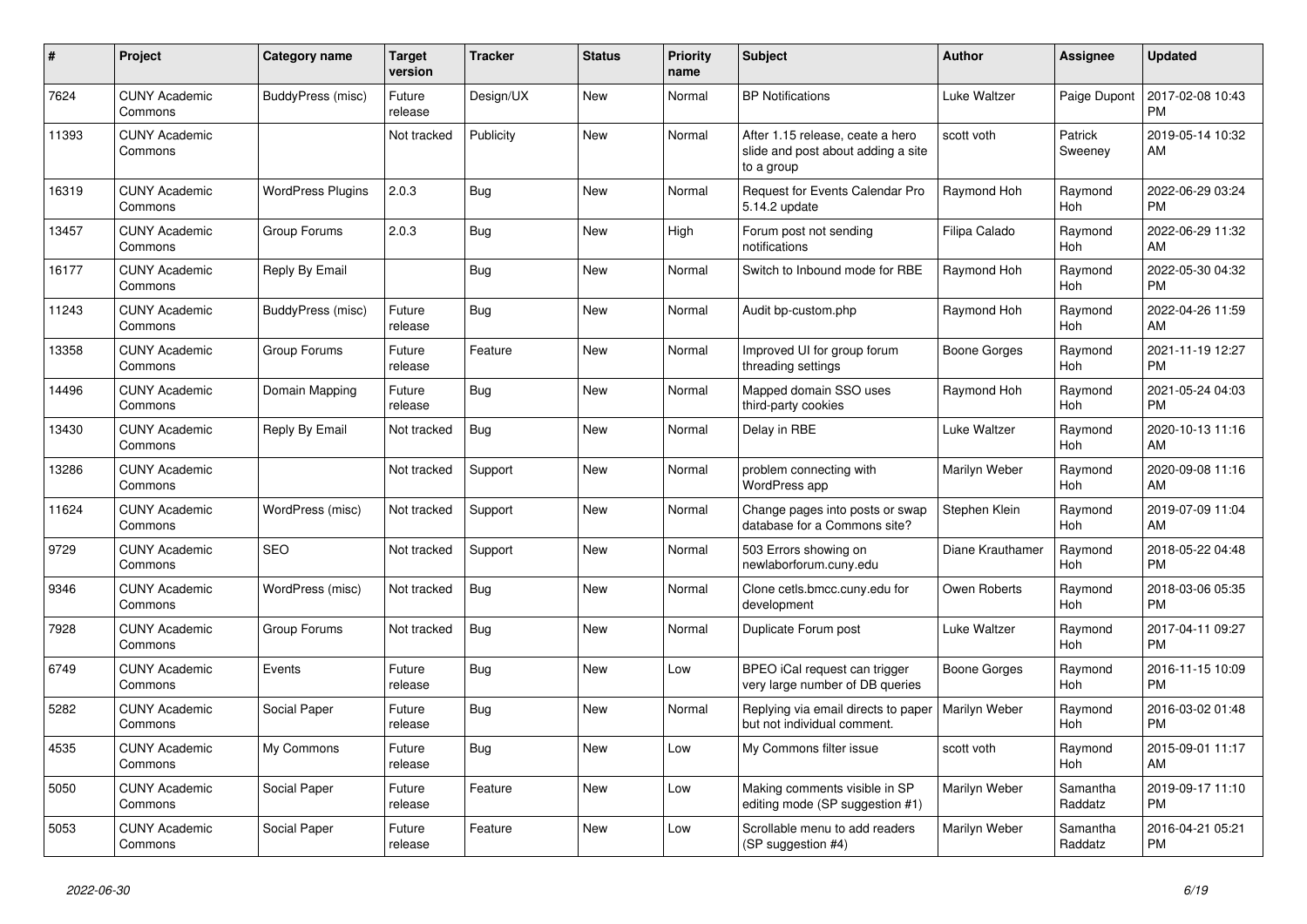| $\pmb{\sharp}$ | <b>Project</b>                  | Category name               | <b>Target</b><br>version | <b>Tracker</b> | <b>Status</b> | <b>Priority</b><br>name | <b>Subject</b>                                                                                                                                        | <b>Author</b>           | Assignee            | <b>Updated</b>                |
|----------------|---------------------------------|-----------------------------|--------------------------|----------------|---------------|-------------------------|-------------------------------------------------------------------------------------------------------------------------------------------------------|-------------------------|---------------------|-------------------------------|
| 5397           | <b>CUNY Academic</b><br>Commons | Social Paper                | Future<br>release        | Feature        | <b>New</b>    | Normal                  | frustrating to have to<br>enable/disable in SP                                                                                                        | Marilyn Weber           | Samantha<br>Raddatz | 2016-04-20 03:39<br><b>PM</b> |
| 5298           | <b>CUNY Academic</b><br>Commons |                             | Not tracked              | Publicity      | New           | Normal                  | Survey Pop-Up Text                                                                                                                                    | Samantha Raddatz        | Samantha<br>Raddatz | 2016-03-22 12:27<br><b>PM</b> |
| 5058           | <b>CUNY Academic</b><br>Commons | Social Paper                | Future<br>release        | Feature        | <b>New</b>    | Low                     | Can there be a clearer signal that<br>even when comments have<br>already been made you add<br>comments by clicking on the side?<br>(SP suggestion #5) | Marilyn Weber           | Samantha<br>Raddatz | 2016-02-11 10:24<br><b>PM</b> |
| 5183           | <b>CUNY Academic</b><br>Commons | Social Paper                | Future<br>release        | Design/UX      | New           | Normal                  | Creating a new paper when<br>viewing an existing paper                                                                                                | Raffi<br>Khatchadourian | Samantha<br>Raddatz | 2016-02-02 12:09<br><b>PM</b> |
| 308            | <b>CUNY Academic</b><br>Commons | Registration                | Future<br>release        | Feature        | <b>New</b>    | Normal                  | Group recommendations for<br>signup process                                                                                                           | Boone Gorges            | Samantha<br>Raddatz | 2015-11-09 05:07<br><b>PM</b> |
| 4622           | <b>CUNY Academic</b><br>Commons | Public Portfolio            | Future<br>release        | Design/UX      | <b>New</b>    | Normal                  | <b>Profile Visibility Settings</b>                                                                                                                    | Samantha Raddatz        | Samantha<br>Raddatz | 2015-09-21 12:18<br><b>PM</b> |
| 4226           | <b>CUNY Academic</b><br>Commons | <b>BuddyPress Docs</b>      | Future<br>release        | Design/UX      | New           | Normal                  | Add option to connect a Doc with<br>a Group                                                                                                           | Samantha Raddatz        | Samantha<br>Raddatz | 2015-09-09 04:08<br><b>PM</b> |
| 4253           | <b>CUNY Academic</b><br>Commons | <b>Public Portfolio</b>     | Future<br>release        | Design/UX      | New           | Normal                  | Encourage users to add portfolio<br>content                                                                                                           | Samantha Raddatz        | Samantha<br>Raddatz | 2015-07-07 11:32<br>AM        |
| 10439          | <b>CUNY Academic</b><br>Commons | Design                      | 2.1.0                    | Design/UX      | <b>New</b>    | Normal                  | Create Style Guide for Commons                                                                                                                        | Sonja Leix              | Sara Cannon         | 2022-06-28 01:43<br><b>PM</b> |
| 10580          | <b>CUNY Academic</b><br>Commons | Information<br>Architecture | Future<br>release        | Design/UX      | <b>New</b>    | Normal                  | Primary nav item review                                                                                                                               | Boone Gorges            | Sara Cannon         | 2022-06-28 01:29<br><b>PM</b> |
| 14787          | <b>CUNY Academic</b><br>Commons | <b>Plugin Packages</b>      | Future<br>release        | Feature        | New           | Normal                  | Creating a "Design" plugin<br>package                                                                                                                 | Laurie Hurson           | scott voth          | 2022-04-27 04:56<br><b>PM</b> |
| 14394          | <b>CUNY Academic</b><br>Commons |                             | Not tracked              | Feature        | <b>New</b>    | Normal                  | Commons News Site - redesign                                                                                                                          | scott voth              | scott voth          | 2021-09-14 10:46<br>AM        |
| 12247          | <b>CUNY Academic</b><br>Commons | Publicity                   | Not tracked              | Support        | <b>New</b>    | Normal                  | <b>Screenshot of First Commons</b><br>Homepage                                                                                                        | scott voth              | scott voth          | 2020-01-14 12:08<br><b>PM</b> |
| 11883          | <b>CUNY Academic</b><br>Commons | Help/Codex                  | Not tracked              | Support        | New           | Normal                  | Need Embedding Help Page<br>Update (Tableau)                                                                                                          | Anthony Wheeler         | scott voth          | 2019-09-24 08:49<br>AM        |
| 9908           | <b>CUNY Academic</b><br>Commons |                             | Not tracked              | Feature        | New           | Normal                  | Is it possible to send email<br>updates to users (or an email<br>address not on the list) for only a<br>single page AFTER being<br>prompted?          | <b>Michael Shields</b>  | scott voth          | 2018-06-11 01:34<br><b>PM</b> |
| 3565           | <b>CUNY Academic</b><br>Commons | My Commons                  | Not tracked              | Documentation  | New           | Normal                  | Load Newest inconsistencies                                                                                                                           | Chris Stein             | scott voth          | 2015-11-09 01:16<br><b>PM</b> |
| 4222           | <b>CUNY Academic</b><br>Commons | <b>User Experience</b>      | Future<br>release        | Design/UX      | <b>New</b>    | Normal                  | Add information to 'Delete<br>Account' page                                                                                                           | Samantha Raddatz        | scott voth          | 2015-06-26 11:35<br>AM        |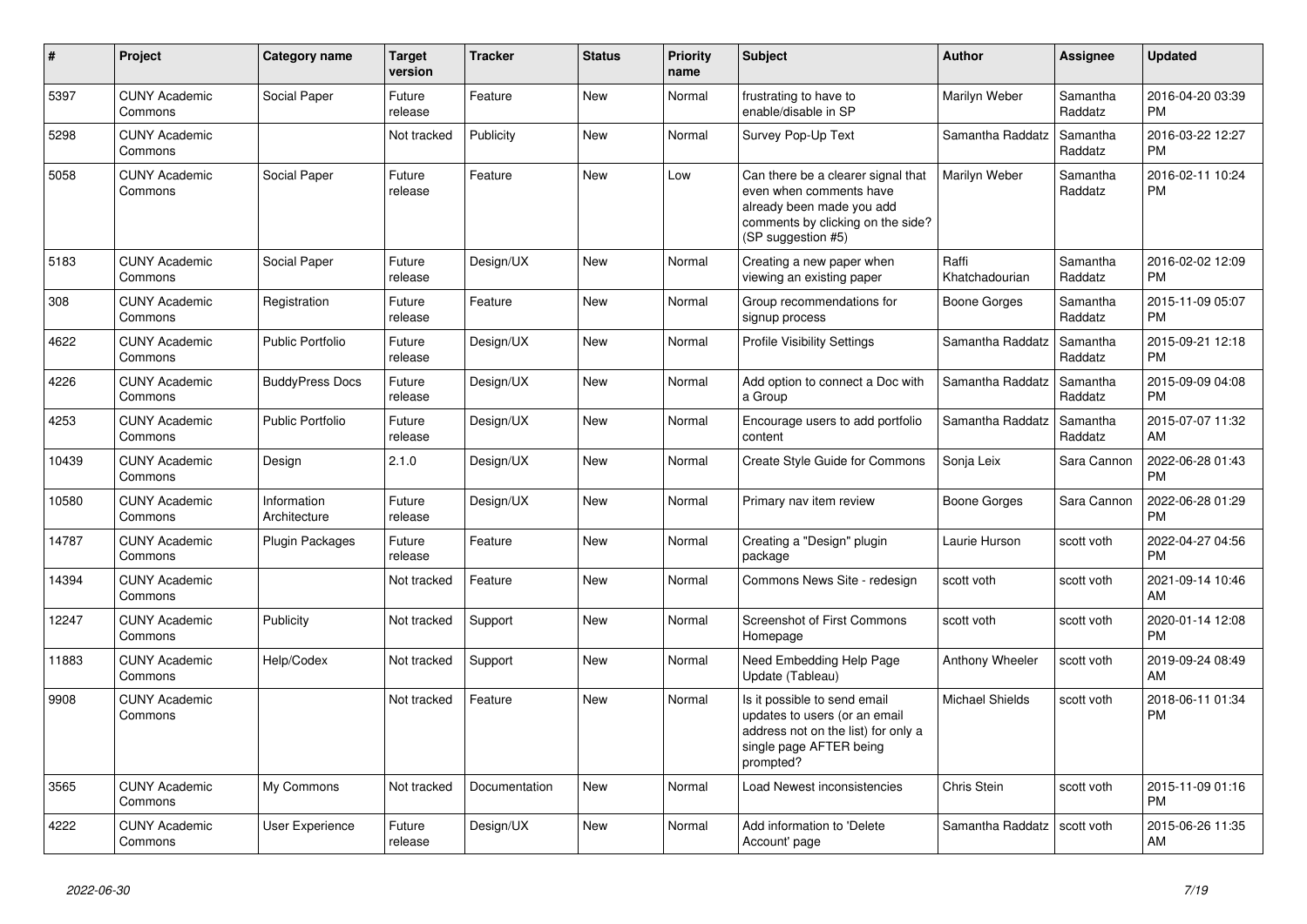| $\pmb{\sharp}$ | <b>Project</b>                  | Category name              | Target<br>version | <b>Tracker</b> | <b>Status</b> | <b>Priority</b><br>name | <b>Subject</b>                                                                             | <b>Author</b>      | Assignee            | <b>Updated</b>                |
|----------------|---------------------------------|----------------------------|-------------------|----------------|---------------|-------------------------|--------------------------------------------------------------------------------------------|--------------------|---------------------|-------------------------------|
| 11789          | <b>CUNY Academic</b><br>Commons | Courses                    | Future<br>release | Feature        | New           | Normal                  | Ability to remove item from<br>Courses list                                                | Laurie Hurson      | Sonja Leix          | 2019-09-24 12:28<br><b>PM</b> |
| 11834          | <b>CUNY Academic</b><br>Commons | <b>Group Files</b>         | Future<br>release | Feature        | New           | Normal                  | Improved tools for managing<br>group file folders                                          | Boone Gorges       | Sonja Leix          | 2019-09-06 03:55<br><b>PM</b> |
| 4635           | <b>CUNY Academic</b><br>Commons | Authentication             | Future<br>release | Feature        | New           | Normal                  | Allow non-WP authentication                                                                | Boone Gorges       | Sonja Leix          | 2019-03-01 02:05<br><b>PM</b> |
| 9643           | <b>CUNY Academic</b><br>Commons | Publicity                  | Not tracked       | Feature        | <b>New</b>    | Normal                  | Create a page on the Commons<br>for logos etc.                                             | Stephen Real       | Stephen Real        | 2018-04-24 10:53<br>AM        |
| 8440           | <b>CUNY Academic</b><br>Commons | Onboarding                 | Not tracked       | Bug            | New           | Normal                  | Create Test Email Accounts for<br><b>Onboarding Project</b>                                | Stephen Real       | Stephen Real        | 2017-08-01 09:49<br><b>PM</b> |
| 6665           | <b>CUNY Academic</b><br>Commons |                            | Not tracked       | Publicity      | New           | Normal                  | Dead Link in 1.10 announcement<br>post                                                     | Paige Dupont       | Stephen Real        | 2016-12-01 03:11<br><b>PM</b> |
| 5679           | <b>CUNY Academic</b><br>Commons | Analytics                  | Not tracked       | Feature        | <b>New</b>    | Normal                  | Logged In Users for GA                                                                     | Valerie Townsend   | Valerie<br>Townsend | 2016-06-11 09:49<br>AM        |
| 12436          | <b>CUNY Academic</b><br>Commons |                            | Not tracked       | Bug            | Assigned      | Normal                  | Nightly system downtime                                                                    | Boone Gorges       |                     | 2020-08-01 09:30<br>AM.       |
| 11519          | <b>CUNY Academic</b><br>Commons |                            | Not tracked       | Support        | Assigned      | Normal                  | comment option not appearing                                                               | Marilyn Weber      |                     | 2019-09-24 10:28<br>AM        |
| 2577           | NYCDH Community<br>Site         |                            |                   | Feature        | Assigned      | Low                     | Investigate Potential to Add Links<br>to the Forum                                         | <b>Mark Newton</b> | Alex Gil            | 2013-05-16 09:40<br><b>PM</b> |
| 15604          | <b>CUNY Academic</b><br>Commons | <b>Email Notifications</b> | Future<br>release | Feature        | Assigned      | Normal                  | Restructure Commons Group<br>Digest Email Messages                                         | Matt Gold          | Boone<br>Gorges     | 2022-05-26 10:45<br>AM        |
| 8900           | <b>CUNY Academic</b><br>Commons | Accessibility              | Future<br>release | Feature        | Assigned      | Normal                  | Look into tools to enforce<br>accessibility in WP environment                              | Matt Gold          | Boone<br>Gorges     | 2022-04-26 11:59<br>AM        |
| 8901           | <b>CUNY Academic</b><br>Commons | Accessibility              | Future<br>release | Feature        | Assigned      | Normal                  | Theme analysis for accessibility                                                           | <b>Matt Gold</b>   | Boone<br>Gorges     | 2022-04-26 11:59<br>AM        |
| 3002           | <b>CUNY Academic</b><br>Commons | Search                     | Future<br>release | Feature        | Assigned      | Normal                  | Overhaul CAC search by using<br>external search appliance                                  | Boone Gorges       | Boone<br>Gorges     | 2020-07-15 03:05<br>PM        |
| 8836           | <b>CUNY Academic</b><br>Commons | <b>Blogs (BuddyPress)</b>  | Future<br>release | Feature        | Assigned      | Normal                  | Redesign site launch process                                                               | Matt Gold          | Boone<br>Gorges     | 2019-10-03 02:49<br><b>PM</b> |
| 10368          | <b>CUNY Academic</b><br>Commons |                            | Future<br>release | Feature        | Assigned      | Normal                  | Use ORCID data to populate<br>academic profile page                                        | Stephen Francoeur  | Boone<br>Gorges     | 2018-09-25 01:53<br><b>PM</b> |
| 9941           | <b>CUNY Academic</b><br>Commons | Wiki                       | Not tracked       | Support        | Assigned      | Normal                  | Wiki functionality                                                                         | <b>Matt Gold</b>   | Boone<br>Gorges     | 2018-06-26 10:57<br>AM        |
| 9895           | <b>CUNY Academic</b><br>Commons | Onboarding                 | Future<br>release | Feature        | Assigned      | Normal                  | Add "Accept Invitation"<br>link/button/function to Group<br>and/or Site invitation emails? | Luke Waltzer       | Boone<br>Gorges     | 2018-06-07 12:42<br><b>PM</b> |
| 3768           | <b>CUNY Academic</b><br>Commons | Public Portfolio           | Future<br>release | Feature        | Assigned      | Normal                  | Institutions/Past positions on<br>public portfolios                                        | <b>Matt Gold</b>   | Boone<br>Gorges     | 2018-04-23 10:44<br>AM        |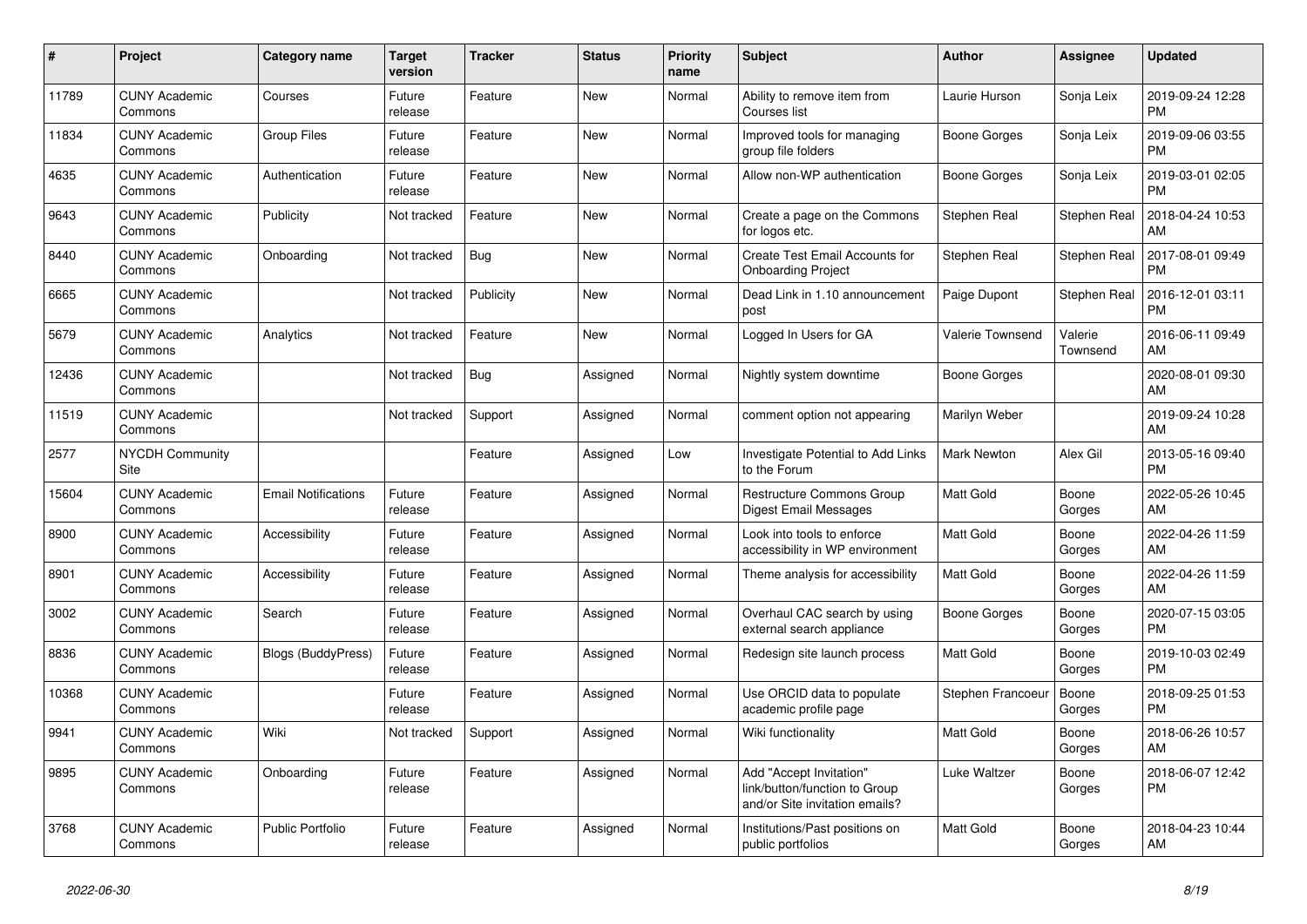| #    | <b>Project</b>                  | Category name                  | Target<br>version | <b>Tracker</b> | <b>Status</b> | <b>Priority</b><br>name | <b>Subject</b>                                                              | <b>Author</b>      | Assignee        | <b>Updated</b>                |
|------|---------------------------------|--------------------------------|-------------------|----------------|---------------|-------------------------|-----------------------------------------------------------------------------|--------------------|-----------------|-------------------------------|
| 4980 | <b>CUNY Academic</b><br>Commons | Home Page                      | Future<br>release | Feature        | Assigned      | Normal                  | CAC Featured Content -- Adding<br>Randomization                             | <b>Matt Gold</b>   | Boone<br>Gorges | 2016-12-12 03:01<br><b>PM</b> |
| 5234 | <b>CUNY Academic</b><br>Commons | Membership                     | Future<br>release | Feature        | Assigned      | Normal                  | Write Unconfirmed patch for WP                                              | Boone Gorges       | Boone<br>Gorges | 2016-10-24 11:18<br>AM.       |
| 1417 | <b>CUNY Academic</b><br>Commons | <b>BuddyPress Docs</b>         | Future<br>release | Feature        | Assigned      | Low                     | <b>Bulk actions for BuddyPress Docs</b>                                     | Boone Gorges       | Boone<br>Gorges | 2016-10-17 10:41<br><b>PM</b> |
| 4903 | <b>CUNY Academic</b><br>Commons | Events                         | Future<br>release | Design/UX      | Assigned      | Normal                  | Improving visual appearance of<br>event calendars                           | <b>Matt Gold</b>   | Boone<br>Gorges | 2016-10-13 11:51<br>AM.       |
| 5696 | <b>CUNY Academic</b><br>Commons | Events                         | Future<br>release | Feature        | Assigned      | Normal                  | Events Calendar - display options<br>calendar aggregation /                 | Matt Gold          | Boone<br>Gorges | 2016-10-13 11:44<br>AM        |
| 3230 | <b>CUNY Academic</b><br>Commons | Internal Tools and<br>Workflow | Not tracked       | Feature        | Assigned      | High                    | Scripts for quicker<br>provisioning/updating of<br>development environments | Boone Gorges       | Boone<br>Gorges | 2016-01-26 04:54<br><b>PM</b> |
| 554  | <b>CUNY Academic</b><br>Commons | BuddyPress (misc)              | Future<br>release | Feature        | Assigned      | Normal                  | Add Trackback notifications to<br>site-wide activity feed                   | Matt Gold          | Boone<br>Gorges | 2015-11-09 06:19<br><b>PM</b> |
| 287  | <b>CUNY Academic</b><br>Commons | WordPress (misc)               | Future<br>release | Feature        | Assigned      | Normal                  | Create troubleshooting tool for<br>account sign-up                          | Matt Gold          | Boone<br>Gorges | 2015-11-09 06:17<br><b>PM</b> |
| 2523 | <b>CUNY Academic</b><br>Commons | <b>BuddyPress Docs</b>         | Future<br>release | Feature        | Assigned      | Normal                  | Allow Users to Upload Images to<br><b>BP</b> Docs                           | <b>Matt Gold</b>   | Boone<br>Gorges | 2015-11-09 06:14<br>PM.       |
| 1744 | <b>CUNY Academic</b><br>Commons | <b>BuddyPress Docs</b>         | Future<br>release | Feature        | Assigned      | Normal                  | Spreadsheet-style Docs                                                      | Boone Gorges       | Boone<br>Gorges | 2015-11-09 06:13<br><b>PM</b> |
| 1460 | <b>CUNY Academic</b><br>Commons | Analytics                      | Future<br>release | Feature        | Assigned      | Normal                  | Update System Report                                                        | <b>Brian Foote</b> | Boone<br>Gorges | 2015-11-09 06:13<br><b>PM</b> |
| 2610 | <b>CUNY Academic</b><br>Commons | Group Invitations              | Future<br>release | Feature        | Assigned      | Low                     | Request: Custom invitation<br>message to group invites                      | local admin        | Boone<br>Gorges | 2015-11-09 06:13<br><b>PM</b> |
| 2325 | <b>CUNY Academic</b><br>Commons | BuddyPress (misc)              | Future<br>release | Feature        | Assigned      | Low                     | Profile should have separate fields<br>for first/last names                 | local admin        | Boone<br>Gorges | 2015-11-09 06:09<br><b>PM</b> |
| 2013 | <b>CUNY Academic</b><br>Commons | <b>Public Portfolio</b>        | Future<br>release | Feature        | Assigned      | Low                     | Have Profile Privacy Options show<br>up only for filled-in fields           | Matt Gold          | Boone<br>Gorges | 2015-11-09 06:09<br><b>PM</b> |
| 1165 | <b>CUNY Academic</b><br>Commons | <b>Email Invitations</b>       | Future<br>release | Feature        | Assigned      | Low                     | Allow saved lists of invitees under<br>Send Invites                         | Boone Gorges       | Boone<br>Gorges | 2015-11-09 06:03<br><b>PM</b> |
| 519  | <b>CUNY Academic</b><br>Commons | <b>BuddyPress Docs</b>         | Future<br>release | Feature        | Assigned      | Low                     | TOC for individual docs - for new<br>BP "wiki-like" plugin                  | scott voth         | Boone<br>Gorges | 2015-11-09 05:54<br><b>PM</b> |
| 1422 | <b>CUNY Academic</b><br>Commons | <b>BuddyPress Docs</b>         | Future<br>release | Feature        | Assigned      | Normal                  | Make "created Doc" activity icons<br>non-mini                               | Boone Gorges       | Boone<br>Gorges | 2015-11-09 05:48<br><b>PM</b> |
| 618  | <b>CUNY Academic</b><br>Commons | <b>BuddyPress Docs</b>         | Future<br>release | Feature        | Assigned      | Normal                  | BuddyPress Docs: export formats                                             | Boone Gorges       | Boone<br>Gorges | 2015-11-09 05:38<br><b>PM</b> |
| 4238 | <b>CUNY Academic</b><br>Commons | Events                         | Future<br>release | Feature        | Assigned      | Normal                  | Copy Events to Other Groups?                                                | Matt Gold          | Boone<br>Gorges | 2015-07-02 10:08<br>AM        |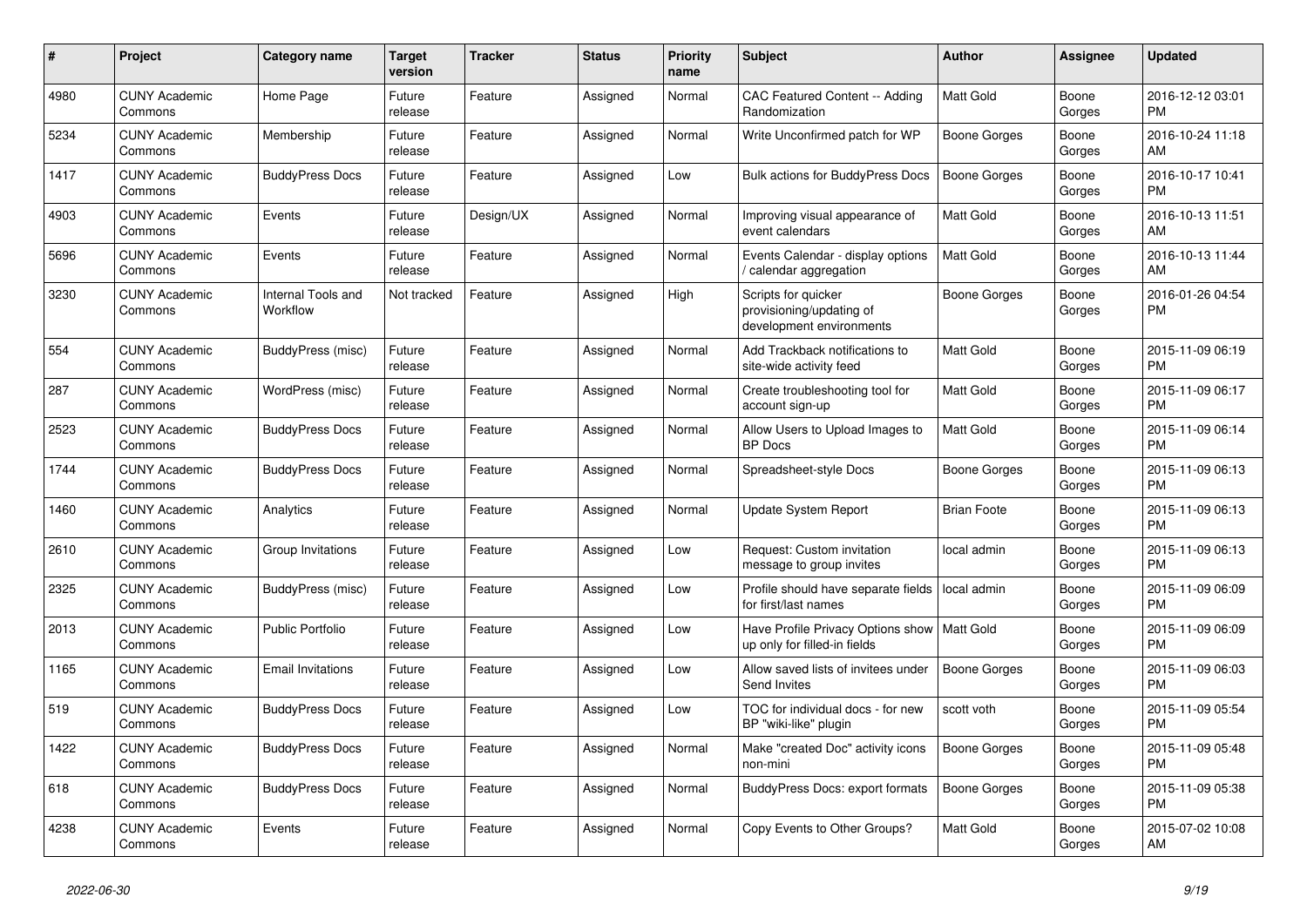| #    | Project                         | <b>Category name</b>     | Target<br>version | <b>Tracker</b> | <b>Status</b> | <b>Priority</b><br>name | <b>Subject</b>                                                             | <b>Author</b>    | <b>Assignee</b> | <b>Updated</b>                |
|------|---------------------------------|--------------------------|-------------------|----------------|---------------|-------------------------|----------------------------------------------------------------------------|------------------|-----------------|-------------------------------|
| 4053 | <b>CUNY Academic</b><br>Commons | Events                   | Future<br>release | Feature        | Assigned      | Normal                  | Create new tab for past events                                             | <b>Matt Gold</b> | Boone<br>Gorges | 2015-05-12 02:10<br><b>PM</b> |
| 3308 | <b>CUNY Academic</b><br>Commons | Group Invitations        | Future<br>release | Feature        | Assigned      | Normal                  | Allow members to rescind group<br>invitations                              | <b>Matt Gold</b> | Boone<br>Gorges | 2015-04-01 08:53<br>PM        |
| 3759 | <b>CUNY Academic</b><br>Commons | WordPress (misc)         | Future<br>release | Feature        | Assigned      | Normal                  | Review Interface for Adding Users<br>to Blogs                              | Matt Gold        | Boone<br>Gorges | 2015-03-24 05:52<br><b>PM</b> |
| 3042 | <b>CUNY Academic</b><br>Commons | <b>Public Portfolio</b>  | Future<br>release | Feature        | Assigned      | Normal                  | Browsing member interests                                                  | Matt Gold        | Boone<br>Gorges | 2015-03-21 09:04<br><b>PM</b> |
| 1562 | <b>CUNY Academic</b><br>Commons | <b>WordPress Plugins</b> | Future<br>release | Feature        | Assigned      | Low                     | Play with NYT Collaborative<br><b>Authoring Tool</b>                       | Matt Gold        | Boone<br>Gorges | 2015-01-05 08:47<br><b>PM</b> |
| 658  | <b>CUNY Academic</b><br>Commons | <b>WordPress Plugins</b> | Future<br>release | Feature        | Assigned      | Normal                  | Rebulid Sitewide Tag Suggestion                                            | <b>Matt Gold</b> | Boone<br>Gorges | 2015-01-05 08:47<br><b>PM</b> |
| 3475 | <b>CUNY Academic</b><br>Commons | Events                   | Future<br>release | Feature        | Assigned      | Normal                  | Request to add plugin to<br>streamline room<br>booking/appointment booking | Naomi Barrettara | Boone<br>Gorges | 2014-12-01 05:14<br><b>PM</b> |
| 3193 | <b>CUNY Academic</b><br>Commons | Group Forums             | Future<br>release | Feature        | Assigned      | Normal                  | bbPress 2.x dynamic roles and<br><b>RBE</b>                                | Boone Gorges     | Boone<br>Gorges | 2014-09-30 01:30<br><b>PM</b> |
| 2223 | <b>CUNY Academic</b><br>Commons | <b>WordPress Plugins</b> | Future<br>release | Feature        | Assigned      | Low                     | Add Participad to the CUNY<br><b>Academic Commons</b>                      | Matt Gold        | Boone<br>Gorges | 2014-09-17 10:03<br><b>PM</b> |
| 3220 | <b>CUNY Academic</b><br>Commons | <b>Public Portfolio</b>  | Future<br>release | Feature        | Assigned      | Normal                  | Add indent/outdent option to<br>Formatting Buttons on Profile<br>Page      | <b>Matt Gold</b> | Boone<br>Gorges | 2014-05-21 10:39<br><b>PM</b> |
| 1888 | <b>CUNY Academic</b><br>Commons | Home Page                | Future<br>release | Feature        | Assigned      | Normal                  | Refactor BP MPO Activity Filter to<br>support proper pagination            | Sarah Morgano    | Boone<br>Gorges | 2014-05-01 07:11<br>PM        |
| 3080 | <b>CUNY Academic</b><br>Commons | <b>Group Files</b>       | Future<br>release | Feature        | Assigned      | Low                     | Create a system to keep track of<br>file changes                           | Matt Gold        | Boone<br>Gorges | 2014-02-26 10:04<br>PM        |
| 2618 | <b>NYCDH Community</b><br>Site  |                          |                   | Bug            | Assigned      | Low                     | Mark blogs as spam when created<br>by users marked as spam                 | Matt Gold        | Boone<br>Gorges | 2013-06-09 11:38<br><b>PM</b> |
| 1508 | <b>CUNY Academic</b><br>Commons | WordPress (misc)         | Future<br>release | Feature        | Assigned      | Normal                  | Share login cookies across<br>mapped domains                               | Boone Gorges     | Boone<br>Gorges | 2012-07-02 12:12<br><b>PM</b> |
| 599  | <b>CUNY Academic</b><br>Commons | BuddyPress (misc)        | Future<br>release | Feature        | Assigned      | Normal                  | Consider adding rating plugins for<br><b>BuddyPress/BBPress</b>            | <b>Matt Gold</b> | Boone<br>Gorges | 2011-08-22 06:50<br><b>PM</b> |
| 585  | <b>CUNY Academic</b><br>Commons | Group Forums             | Future<br>release | Feature        | Assigned      | Normal                  | Merge Forum Topics                                                         | Sarah Morgano    | Boone<br>Gorges | 2011-07-06 04:11<br><b>PM</b> |
| 635  | <b>CUNY Academic</b><br>Commons | BuddyPress (misc)        | Future<br>release | Feature        | Assigned      | Normal                  | Big Blue Button -<br>Videoconferencing in Groups and<br>Blogs              | Matt Gold        | Boone<br>Gorges | 2011-03-14 03:24<br>PM        |
| 500  | <b>CUNY Academic</b><br>Commons | BuddyPress (misc)        | Future<br>release | Feature        | Assigned      | Normal                  | <b>Export Group Data</b>                                                   | Matt Gold        | Boone<br>Gorges | 2010-12-19 12:09<br><b>PM</b> |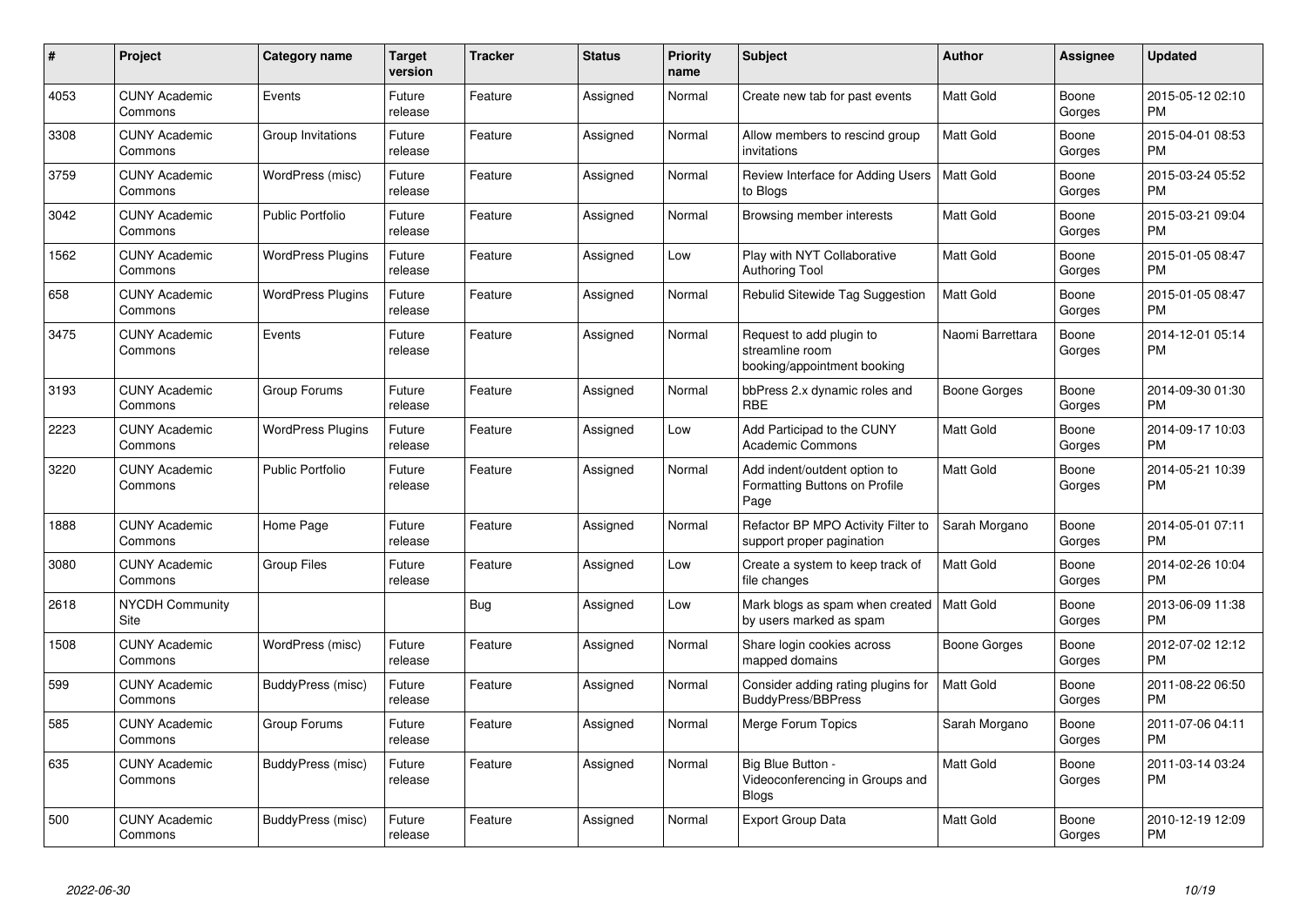| $\#$ | Project                         | <b>Category name</b>     | <b>Target</b><br>version | <b>Tracker</b> | <b>Status</b> | Priority<br>name | <b>Subject</b>                                                      | <b>Author</b>    | <b>Assignee</b>    | <b>Updated</b>                |
|------|---------------------------------|--------------------------|--------------------------|----------------|---------------|------------------|---------------------------------------------------------------------|------------------|--------------------|-------------------------------|
| 435  | <b>CUNY Academic</b><br>Commons | BuddyPress (misc)        | Future<br>release        | Feature        | Assigned      | Normal           | Include Avatar Images in Forum<br><b>Post Notification Emails</b>   | <b>Matt Gold</b> | Boone<br>Gorges    | 2010-12-08 12:40<br><b>PM</b> |
| 377  | <b>CUNY Academic</b><br>Commons | BuddyPress (misc)        | Future<br>release        | Feature        | Assigned      | Normal           | Like buttons                                                        | <b>Matt Gold</b> | Boone<br>Gorges    | 2010-11-16 05:13<br><b>PM</b> |
| 58   | <b>CUNY Academic</b><br>Commons | BuddyPress (misc)        | Future<br>release        | Feature        | Assigned      | Low              | Make member search sortable by<br>last name                         | Roberta Brody    | Boone<br>Gorges    | 2010-08-26 02:38<br><b>PM</b> |
| 9028 | <b>CUNY Academic</b><br>Commons | Onboarding               | Future<br>release        | Feature        | Assigned      | Normal           | suggest groups to new members<br>during the registration process    | Matt Gold        | Chris Stein        | 2018-10-24 12:34<br><b>PM</b> |
| 2881 | <b>CUNY Academic</b><br>Commons | <b>Public Portfolio</b>  | Future<br>release        | Feature        | Assigned      | Normal           | Redesign the UX for Profiles                                        | Chris Stein      | Chris Stein        | 2016-10-13 12:45<br><b>PM</b> |
| 5827 | <b>CUNY Academic</b><br>Commons | <b>Public Portfolio</b>  | Future<br>release        | Bug            | Assigned      | Normal           | Academic Interests square bracket<br>links not working              | scott voth       | Chris Stein        | 2016-08-11 11:59<br><b>PM</b> |
| 365  | <b>CUNY Academic</b><br>Commons | WordPress (misc)         | Future<br>release        | Feature        | Assigned      | Normal           | <b>Create Mouseover Tooltips</b><br>throughout Site                 | Matt Gold        | Chris Stein        | 2015-11-09 06:18<br><b>PM</b> |
| 3770 | <b>CUNY Academic</b><br>Commons | <b>Public Portfolio</b>  | Future<br>release        | Feature        | Assigned      | Normal           | Improve Layout/Formatting of<br>Positions Area on Public Portfolios | <b>Matt Gold</b> | Chris Stein        | 2015-04-01 09:17<br><b>PM</b> |
| 2754 | <b>CUNY Academic</b><br>Commons | Design                   | Future<br>release        | Feature        | Assigned      | Normal           | Determine strategy for CAC logo<br>handling in top header           | Micki Kaufman    | <b>Chris Stein</b> | 2015-01-05 08:53<br><b>PM</b> |
| 2832 | <b>CUNY Academic</b><br>Commons | <b>Public Portfolio</b>  | Future<br>release        | Feature        | Assigned      | Normal           | Improve interface for (not)<br>auto-linking profile fields          | Boone Gorges     | Chris Stein        | 2015-01-05 08:52<br><b>PM</b> |
| 3330 | <b>CUNY Academic</b><br>Commons | My Commons               | Future<br>release        | Feature        | Assigned      | Normal           | "Commons Information" tool                                          | Boone Gorges     | Chris Stein        | 2014-09-22 08:46<br><b>PM</b> |
| 3354 | <b>CUNY Academic</b><br>Commons | <b>Group Files</b>       | Future<br>release        | Feature        | Assigned      | Low              | Allow Group Download of Multiple<br><b>Selected Files</b>           | <b>Matt Gold</b> | Chris Stein        | 2014-08-01 08:50<br>AM        |
| 860  | <b>CUNY Academic</b><br>Commons | Design                   | Future<br>release        | Design/UX      | Assigned      | Normal           | <b>Standardize Button Treatment</b><br><b>Across the Commons</b>    | Chris Stein      | Chris Stein        | 2014-05-01 09:45<br>AM        |
| 8078 | <b>CUNY Academic</b><br>Commons | <b>WordPress Plugins</b> | Future<br>release        | System Upgrade | Assigned      | Normal           | CommentPress Updates                                                | Margaret Galvan  | Christian<br>Wach  | 2017-05-08 03:49<br><b>PM</b> |
| 5268 | <b>CUNY Academic</b><br>Commons | Group Forums             | Future<br>release        | Bug            | Assigned      | Normal           | Long-time to post to multiple<br>groups                             | Luke Waltzer     | Daniel Jones       | 2016-09-07 06:31<br><b>PM</b> |
| 4438 | <b>CUNY Academic</b><br>Commons | Events                   | Future<br>release        | Bug            | Assigned      | Normal           | Events Calendar - Export<br><b>Recurring Events</b>                 | scott voth       | Daniel Jones       | 2016-05-23 04:25<br><b>PM</b> |
| 412  | <b>CUNY Academic</b><br>Commons | <b>WordPress Themes</b>  | Future<br>release        | Feature        | Assigned      | Normal           | <b>Featured Themes</b>                                              | <b>Matt Gold</b> | Dominic<br>Giglio  | 2015-01-05 08:44<br><b>PM</b> |
| 2167 | <b>CUNY Academic</b><br>Commons | WordPress (misc)         | Future<br>release        | Bug            | Assigned      | Normal           | <b>CAC-Livestream Plugin Issues</b>                                 | Michael Smith    | Dominic<br>Giglio  | 2015-01-02 03:06<br><b>PM</b> |
| 1983 | CUNY Academic<br>Commons        | Home Page                | Future<br>release        | Feature        | Assigned      | Low              | Media Library integration with<br><b>Featured Content plugin</b>    | Boone Gorges     | Dominic<br>Giglio  | 2014-03-17 10:34<br>AM        |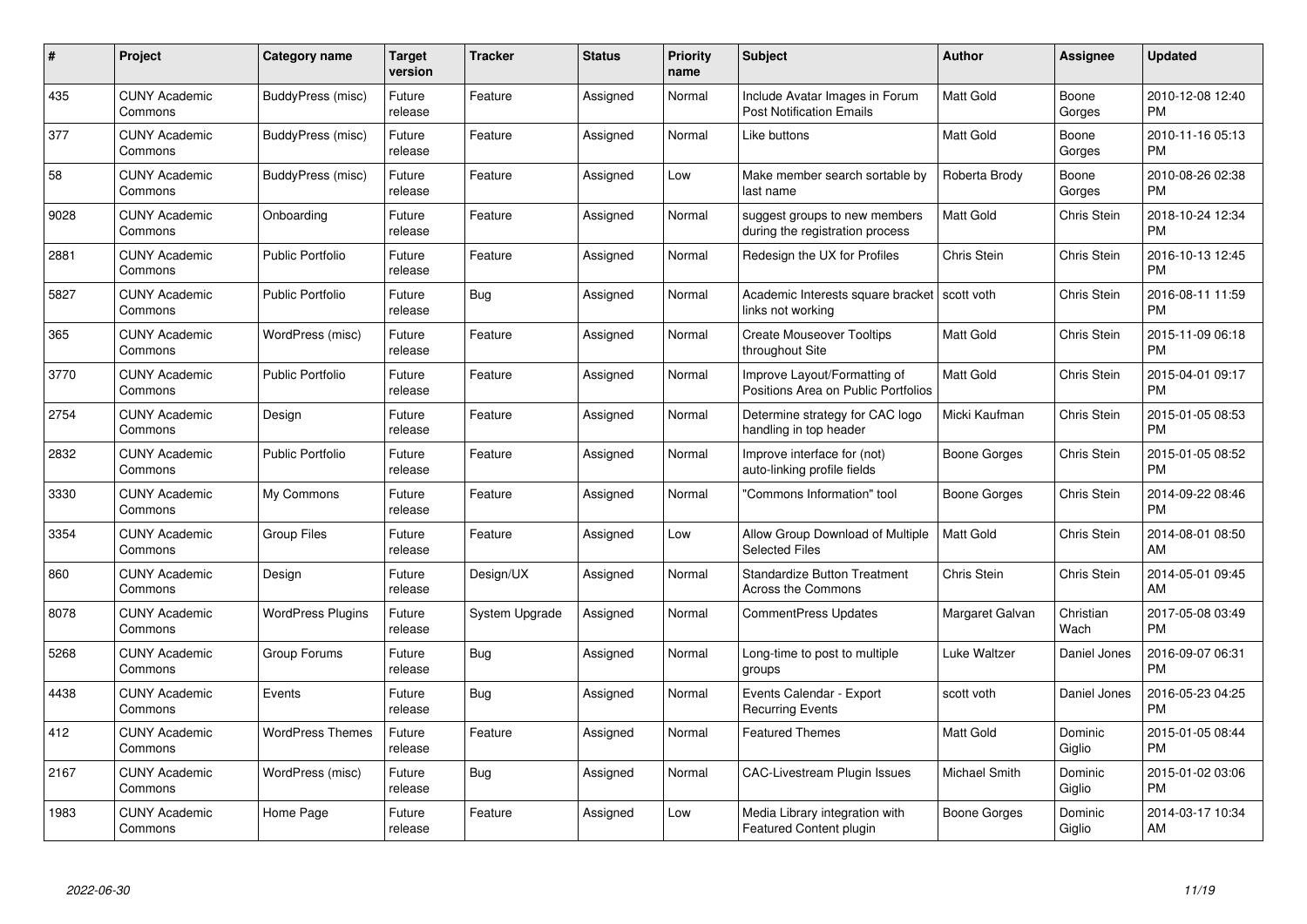| #     | Project                         | <b>Category name</b>     | <b>Target</b><br>version | <b>Tracker</b> | <b>Status</b> | <b>Priority</b><br>name | <b>Subject</b>                                                                        | <b>Author</b>    | Assignee            | <b>Updated</b>                |
|-------|---------------------------------|--------------------------|--------------------------|----------------|---------------|-------------------------|---------------------------------------------------------------------------------------|------------------|---------------------|-------------------------------|
| 940   | <b>CUNY Academic</b><br>Commons | Redmine                  | Future<br>release        | Feature        | Assigned      | Low                     | Communication with users after<br>releases                                            | <b>Matt Gold</b> | Dominic<br>Giglio   | 2012-09-09 04:36<br><b>PM</b> |
| 9835  | <b>CUNY Academic</b><br>Commons | Group Forums             | Future<br>release        | Bug            | Assigned      | Normal                  | add a "like" function?                                                                | Marilyn Weber    | <b>Erik Trainer</b> | 2018-06-05 01:49<br><b>PM</b> |
| 11517 | <b>CUNY Academic</b><br>Commons |                          | Not tracked              | Feature        | Assigned      | Normal                  | wp-accessibility plugin should not<br>strip 'target=" blank" by default               | Boone Gorges     | Laurie Hurson       | 2019-09-24 09:57<br>AM        |
| 8666  | <b>CUNY Academic</b><br>Commons | Teaching                 | Not tracked              | Documentation  | Assigned      | Normal                  | Create Teaching on the Commons<br>Resource Page                                       | <b>Matt Gold</b> | Laurie Hurson       | 2019-09-23 03:16<br><b>PM</b> |
| 5955  | <b>CUNY Academic</b><br>Commons | Outreach                 | Future<br>release        | Feature        | Assigned      | Normal                  | Create auto-newsletter for<br>commons members                                         | Matt Gold        | Luke Waltzer        | 2016-08-30 10:34<br>AM        |
| 2666  | <b>CUNY Academic</b><br>Commons | About page               | Not tracked              | Documentation  | Assigned      | Normal                  | <b>Update About Text</b>                                                              | Chris Stein      | Luke Waltzer        | 2016-03-04 11:19<br>AM        |
| 7828  | <b>CUNY Academic</b><br>Commons |                          | Not tracked              | Feature        | Assigned      | Normal                  | Theme Assessment 2017                                                                 | Margaret Galvan  | Margaret<br>Galvan  | 2017-05-02 10:41<br><b>PM</b> |
| 6298  | <b>CUNY Academic</b><br>Commons | User Experience          | Not tracked              | Design/UX      | Assigned      | Normal                  | Examine data from survey                                                              | <b>Matt Gold</b> | Margaret<br>Galvan  | 2016-10-14 12:16<br><b>PM</b> |
| 8837  | <b>CUNY Academic</b><br>Commons |                          | Not tracked              | Feature        | Assigned      | Normal                  | Create a form to request info from<br>people requesting premium<br>themes and plugins | <b>Matt Gold</b> | Marilyn<br>Weber    | 2017-11-14 03:35<br><b>PM</b> |
| 9015  | <b>CUNY Academic</b><br>Commons | Groups (misc)            | Not tracked              | Outreach       | Assigned      | Normal                  | Email group admins the email<br>addresses of their groups                             | <b>Matt Gold</b> | Matt Gold           | 2018-01-02 09:54<br>AM        |
| 8898  | <b>CUNY Academic</b><br>Commons | Social Paper             | Not tracked              | Feature        | Assigned      | Normal                  | Usage data on docs and social<br>paper                                                | <b>Matt Gold</b> | Matt Gold           | 2017-11-16 11:32<br>AM        |
| 2175  | <b>CUNY Academic</b><br>Commons | WordPress (misc)         | Not tracked              | Support        | Assigned      | Normal                  | Subscibe 2 vs. Jetpack<br>subscription options                                        | local admin      | Matt Gold           | 2016-01-26 04:58<br><b>PM</b> |
| 370   | <b>CUNY Academic</b><br>Commons | Registration             | Future<br>release        | Feature        | Assigned      | High                    | <b>Guest Accounts</b>                                                                 | Matt Gold        | Matt Gold           | 2015-04-09 09:33<br><b>PM</b> |
| 8902  | <b>CUNY Academic</b><br>Commons | Design                   | Not tracked              | Feature        | Assigned      | Normal                  | Report back on research on<br><b>BuddyPress themes</b>                                | Matt Gold        | Michael Smith       | 2017-11-10 12:31<br><b>PM</b> |
| 6392  | <b>CUNY Academic</b><br>Commons | Group Forums             | Future<br>release        | Design/UX      | Assigned      | Low                     | Composition/Preview Panes in<br>Forum Posts                                           | Luke Waltzer     | Paige Dupont        | 2016-10-21 04:26<br><b>PM</b> |
| 13946 | <b>CUNY Academic</b><br>Commons | <b>WordPress Plugins</b> | 2.1.0                    | Support        | Assigned      | Normal                  | <b>Custom Embed handler For</b><br>OneDrive files                                     | scott voth       | Raymond<br>Hoh      | 2022-05-26 10:46<br>AM        |
| 5016  | <b>CUNY Academic</b><br>Commons | Events                   | Future<br>release        | Feature        | Assigned      | Low                     | Allow comments to be posted on<br>events                                              | <b>Matt Gold</b> | Raymond<br>Hoh      | 2019-03-01 02:23<br><b>PM</b> |
| 10659 | <b>CUNY Academic</b><br>Commons | Group Forums             | Future<br>release        | Feature        | Assigned      | Normal                  | Post to multiple groups via email                                                     | <b>Matt Gold</b> | Raymond<br>Hoh      | 2018-11-15 12:54<br>AM        |
| 8992  | <b>NYCDH Community</b><br>Site  |                          |                          | <b>Bug</b>     | Assigned      | Normal                  | Multiple RBE error reports                                                            | Matt Gold        | Raymond<br>Hoh      | 2017-12-11 05:43<br><b>PM</b> |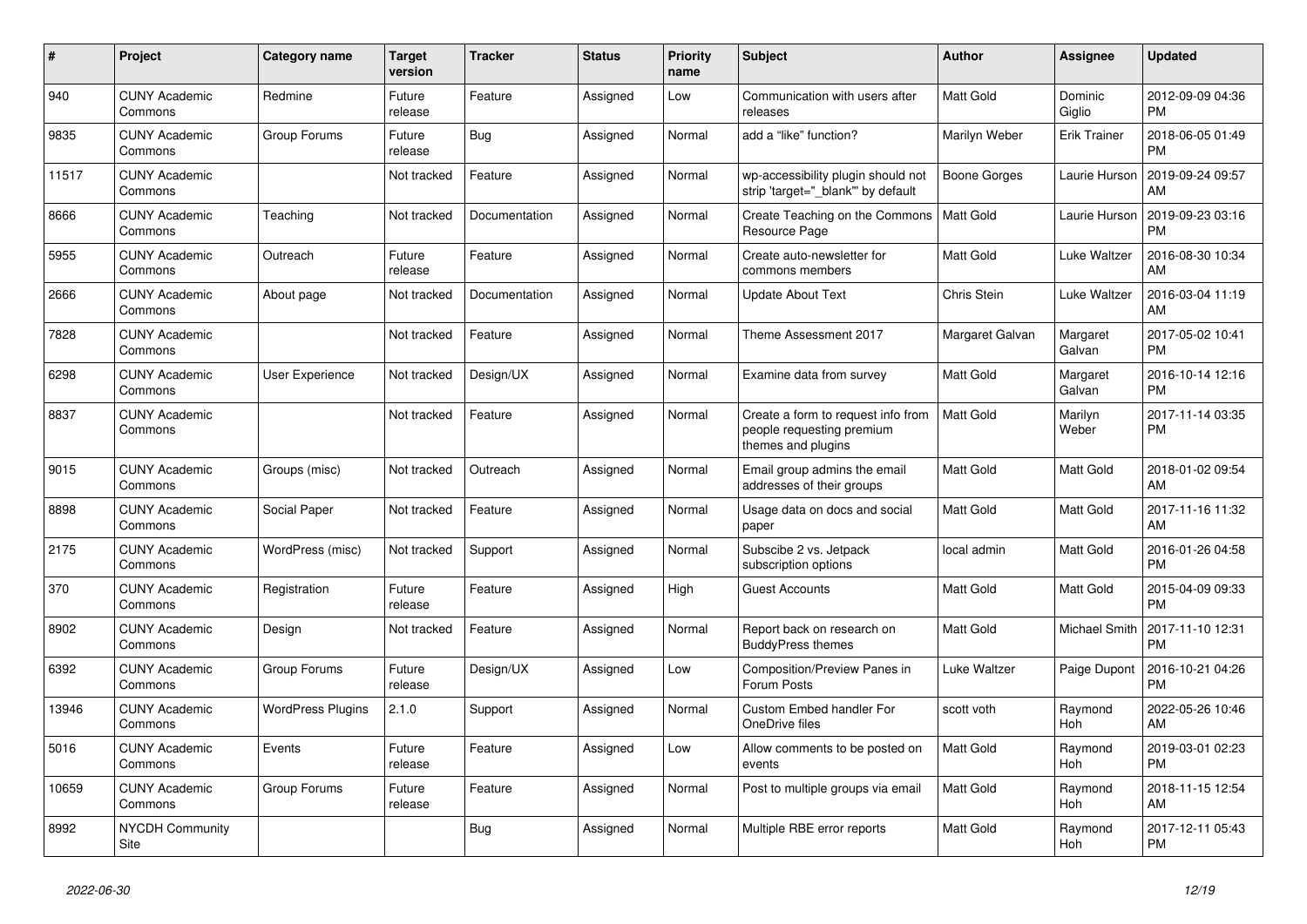| #    | Project                         | <b>Category name</b>       | <b>Target</b><br>version | <b>Tracker</b> | <b>Status</b> | <b>Priority</b><br>name | <b>Subject</b>                                                                | Author                  | <b>Assignee</b>     | <b>Updated</b>                |
|------|---------------------------------|----------------------------|--------------------------|----------------|---------------|-------------------------|-------------------------------------------------------------------------------|-------------------------|---------------------|-------------------------------|
| 8976 | <b>CUNY Academic</b><br>Commons | Reply By Email             | Not tracked              | Feature        | Assigned      | Normal                  | Package RBE new topics posting?                                               | <b>Matt Gold</b>        | Raymond<br>Hoh      | 2017-12-04 02:34<br>PM.       |
| 6995 | <b>CUNY Academic</b><br>Commons | Home Page                  | Not tracked              | Bug            | Assigned      | Normal                  | member filter on homepage not<br>working                                      | <b>Matt Gold</b>        | Raymond<br>Hoh      | 2016-12-11 09:46<br><b>PM</b> |
| 6671 | <b>CUNY Academic</b><br>Commons | Reply By Email             | Not tracked              | <b>Bug</b>     | Assigned      | Normal                  | 'Post too often" RBE error<br>message                                         | Matt Gold               | Raymond<br>Hoh      | 2016-11-11 09:55<br>AM.       |
| 5691 | <b>CUNY Academic</b><br>Commons | Blogs (BuddyPress)         | Future<br>release        | Bug            | Assigned      | High                    | Differing numbers on Sites display                                            | <b>Matt Gold</b>        | Raymond<br>Hoh      | 2016-06-13 01:37<br><b>PM</b> |
| 333  | <b>CUNY Academic</b><br>Commons | <b>Email Notifications</b> | Future<br>release        | Feature        | Assigned      | Low                     | Delay Forum Notification Email<br>Delivery Until After Editing Period<br>Ends | <b>Matt Gold</b>        | Raymond<br>Hoh      | 2015-11-09 06:01<br><b>PM</b> |
| 1192 | <b>CUNY Academic</b><br>Commons | <b>Group Files</b>         | Future<br>release        | Feature        | Assigned      | Low                     | When posting group files, allow<br>users to add a category without<br>saving  | <b>Matt Gold</b>        | Raymond<br>Hoh      | 2015-11-09 05:53<br><b>PM</b> |
| 3517 | <b>CUNY Academic</b><br>Commons | My Commons                 | Future<br>release        | Feature        | Assigned      | Normal                  | Mute/Unmute My Commons<br>updates                                             | <b>Matt Gold</b>        | Raymond<br>Hoh      | 2015-11-09 01:19<br>PM.       |
| 3192 | <b>CUNY Academic</b><br>Commons | Group Forums               | Future<br>release        | Feature        | Assigned      | Normal                  | Customizable forum views for<br>bbPress 2.x group forums                      | Boone Gorges            | Raymond<br>Hoh      | 2015-11-09 12:47<br><b>PM</b> |
| 4388 | <b>CUNY Academic</b><br>Commons | WordPress (misc)           | Future<br>release        | Bug            | Assigned      | Normal                  | Repeated request for<br>authentication.                                       | Alice.Lynn<br>McMichael | Raymond<br>Hoh      | 2015-08-11 07:35<br><b>PM</b> |
| 3536 | <b>CUNY Academic</b><br>Commons | My Commons                 | Future<br>release        | Feature        | Assigned      | Normal                  | Infinite Scroll on My Commons<br>page                                         | Matt Gold               | Raymond<br>Hoh      | 2015-04-13 04:42<br>PM.       |
| 3662 | <b>CUNY Academic</b><br>Commons | <b>SEO</b>                 | Future<br>release        | Feature        | Assigned      | Normal                  | Duplicate Content/SEO/Google<br>issues                                        | <b>Matt Gold</b>        | Raymond<br>Hoh      | 2015-04-13 04:37<br><b>PM</b> |
| 3577 | <b>CUNY Academic</b><br>Commons | My Commons                 | Future<br>release        | Design/UX      | Assigned      | Normal                  | Replies to items in My Commons                                                | Matt Gold               | Raymond<br>Hoh      | 2015-04-09 05:19<br><b>PM</b> |
| 3492 | <b>CUNY Academic</b><br>Commons | <b>WordPress Themes</b>    | Future<br>release        | Support        | Assigned      | Normal                  | Add CBOX theme to the<br>Commons                                              | scott voth              | Raymond<br>Hoh      | 2014-10-08 05:55<br><b>PM</b> |
| 2571 | <b>NYCDH Community</b><br>Site  |                            |                          | Feature        | Assigned      | Normal                  | Add Google custom search box to<br>homepage                                   | <b>Mark Newton</b>      | Raymond<br>Hoh      | 2013-05-18 07:49<br><b>PM</b> |
| 2574 | NYCDH Community<br>Site         |                            |                          | Feature        | Assigned      | Normal                  | Add Way to Upload Files to<br>Groups                                          | <b>Mark Newton</b>      | Raymond<br>Hoh      | 2013-05-18 07:46<br><b>PM</b> |
| 497  | <b>CUNY Academic</b><br>Commons | <b>WordPress Plugins</b>   | Future<br>release        | Feature        | Assigned      | Normal                  | Drag and Drop Ordering on<br>Gallery Post Plugin                              | Matt Gold               | Ron Rennick         | 2015-11-09 06:18<br><b>PM</b> |
| 4986 | <b>CUNY Academic</b><br>Commons | ZenDesk                    | Not tracked              | Support        | Assigned      | Normal                  | Prepare documentation for<br>Zendesk re web widget                            | Matt Gold               | Samantha<br>Raddatz | 2016-02-25 03:09<br><b>PM</b> |
| 5225 | <b>CUNY Academic</b><br>Commons | Registration               | Future<br>release        | Feature        | Assigned      | Normal                  | On-boarding Issues                                                            | Luke Waltzer            | Samantha<br>Raddatz | 2016-02-12 02:58<br><b>PM</b> |
| 1105 | <b>CUNY Academic</b><br>Commons | WordPress (misc)           | Future<br>release        | Feature        | Assigned      | Normal                  | Rephrase Blog Privacy Options                                                 | Matt Gold               | Samantha<br>Raddatz | 2015-11-09 06:19<br><b>PM</b> |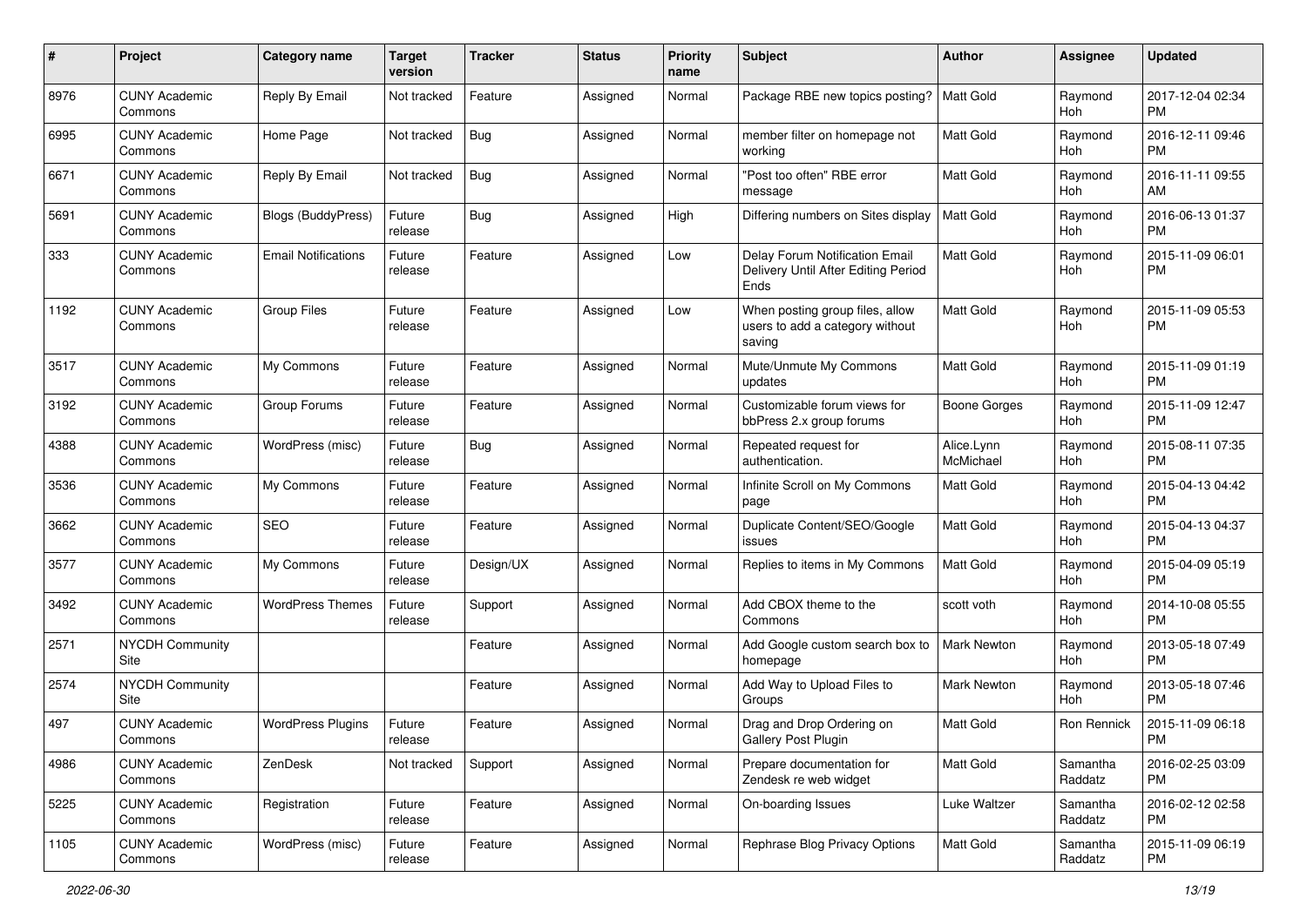| $\#$ | <b>Project</b>                  | Category name           | <b>Target</b><br>version | <b>Tracker</b> | <b>Status</b> | <b>Priority</b><br>name | <b>Subject</b>                                                                            | <b>Author</b>     | Assignee            | <b>Updated</b>                |
|------|---------------------------------|-------------------------|--------------------------|----------------|---------------|-------------------------|-------------------------------------------------------------------------------------------|-------------------|---------------------|-------------------------------|
| 481  | <b>CUNY Academic</b><br>Commons | Groups (misc)           | Future<br>release        | Feature        | Assigned      | Normal                  | ability to archive inactive groups<br>and blogs                                           | Michael Mandiberg | Samantha<br>Raddatz | 2015-11-09 05:56<br><b>PM</b> |
| 653  | <b>CUNY Academic</b><br>Commons | <b>Group Blogs</b>      | Future<br>release        | Feature        | Assigned      | Normal                  | Redesign Integration of Groups<br>and Blogs                                               | Matt Gold         | Samantha<br>Raddatz | 2015-11-09 05:40<br><b>PM</b> |
| 310  | <b>CUNY Academic</b><br>Commons | BuddyPress (misc)       | Future<br>release        | Feature        | Assigned      | Low                     | <b>Friend Request Email</b>                                                               | Matt Gold         | Samantha<br>Raddatz | 2015-11-09 05:08<br><b>PM</b> |
| 3473 | <b>CUNY Academic</b><br>Commons | <b>User Experience</b>  | Future<br>release        | Feature        | Assigned      | Normal                  | Commons profile: Add help info<br>about "Positions" replacing "title"                     | Keith Miyake      | Samantha<br>Raddatz | 2015-11-09 02:28<br><b>PM</b> |
| 4661 | <b>CUNY Academic</b><br>Commons | <b>User Experience</b>  | Future<br>release        | <b>Bug</b>     | Assigned      | Normal                  | Simplify Events text                                                                      | Matt Gold         | Samantha<br>Raddatz | 2015-10-02 09:06<br><b>PM</b> |
| 4404 | <b>CUNY Academic</b><br>Commons | <b>Public Portfolio</b> | Future<br>release        | Design/UX      | Assigned      | Normal                  | Change color of permissions info<br>on portfolio editing interface                        | Matt Gold         | Samantha<br>Raddatz | 2015-08-11 05:28<br><b>PM</b> |
| 4235 | <b>CUNY Academic</b><br>Commons |                         | Not tracked              | Design/UX      | Assigned      | Normal                  | Explore user experience around<br>comments on forum topics vs docs                        | <b>Matt Gold</b>  | Samantha<br>Raddatz | 2015-07-21 10:23<br>AM        |
| 4221 | <b>CUNY Academic</b><br>Commons | Group Forums            | Future<br>release        | Design/UX      | Assigned      | Normal                  | Add 'Number of Posts' display<br>option to Forum page                                     | Samantha Raddatz  | Samantha<br>Raddatz | 2015-06-26 02:21<br><b>PM</b> |
| 4027 | <b>CUNY Academic</b><br>Commons | Commons In A Box        | Not tracked              | Design/UX      | Assigned      | Normal                  | Usability review of CBOX update<br>procedures                                             | Matt Gold         | Samantha<br>Raddatz | 2015-05-11 06:36<br><b>PM</b> |
| 3458 | <b>CUNY Academic</b><br>Commons | Groups (misc)           | Future<br>release        | Feature        | Assigned      | Normal                  | Filter Members of Group by<br>Campus                                                      | Michael Smith     | Samantha<br>Raddatz | 2014-09-26 08:32<br><b>PM</b> |
| 2612 | <b>CUNY Academic</b><br>Commons |                         | Not tracked              | Publicity      | Assigned      | Normal                  | Pinterest site for the Commons                                                            | local admin       | Sarah<br>Morgano    | 2016-03-04 11:19<br>AM        |
| 3510 | <b>CUNY Academic</b><br>Commons | Publicity               | 1.7                      | Publicity      | Assigned      | Normal                  | Post on the News Blog re: 'My<br>Commons'                                                 | Micki Kaufman     | Sarah<br>Morgano    | 2014-10-15 11:18<br>AM        |
| 3511 | <b>CUNY Academic</b><br>Commons | Publicity               | 1.7                      | Publicity      | Assigned      | Normal                  | Social media for 1.7                                                                      | Micki Kaufman     | Sarah<br>Morgano    | 2014-10-14 03:32<br><b>PM</b> |
| 6115 | <b>CUNY Academic</b><br>Commons | Publicity               | Not tracked              | Feature        | Assigned      | Normal                  | create digital signage for GC                                                             | <b>Matt Gold</b>  | scott voth          | 2016-10-11 10:09<br><b>PM</b> |
| 636  | <b>CUNY Academic</b><br>Commons | WordPress (misc)        | Not tracked              | Support        | Assigned      | Normal                  | Create Lynda.com-like Table of<br><b>Contents for Prospective Tutorial</b><br>Screencasts | Matt Gold         | scott voth          | 2016-02-23 03:12<br><b>PM</b> |
| 3524 | <b>CUNY Academic</b><br>Commons | Documentation           | Not tracked              | Documentation  | Assigned      | Normal                  | Post describing all you can do<br>when starting up a new blog/group                       | <b>Matt Gold</b>  | scott voth          | 2014-10-04 12:56<br><b>PM</b> |
| 4070 | <b>CUNY Academic</b><br>Commons | Analytics               | Not tracked              | Support        | Assigned      | Normal                  | Request for JITP site analytics                                                           | Matt Gold         | Seth Persons        | 2016-02-23 03:09<br><b>PM</b> |
| 5316 | <b>CUNY Academic</b><br>Commons | User Experience         | Future<br>release        | Feature        | Assigned      | Normal                  | Prompt user email address<br>updates                                                      | Matt Gold         | Stephen Real        | 2016-12-21 03:30<br><b>PM</b> |
| 6426 | <b>CUNY Academic</b><br>Commons | Spam/Spam<br>Prevention | Future<br>release        | Feature        | Assigned      | Normal                  | Force captcha on all comments?                                                            | <b>Matt Gold</b>  | Tahir Butt          | 2016-10-24 02:06<br><b>PM</b> |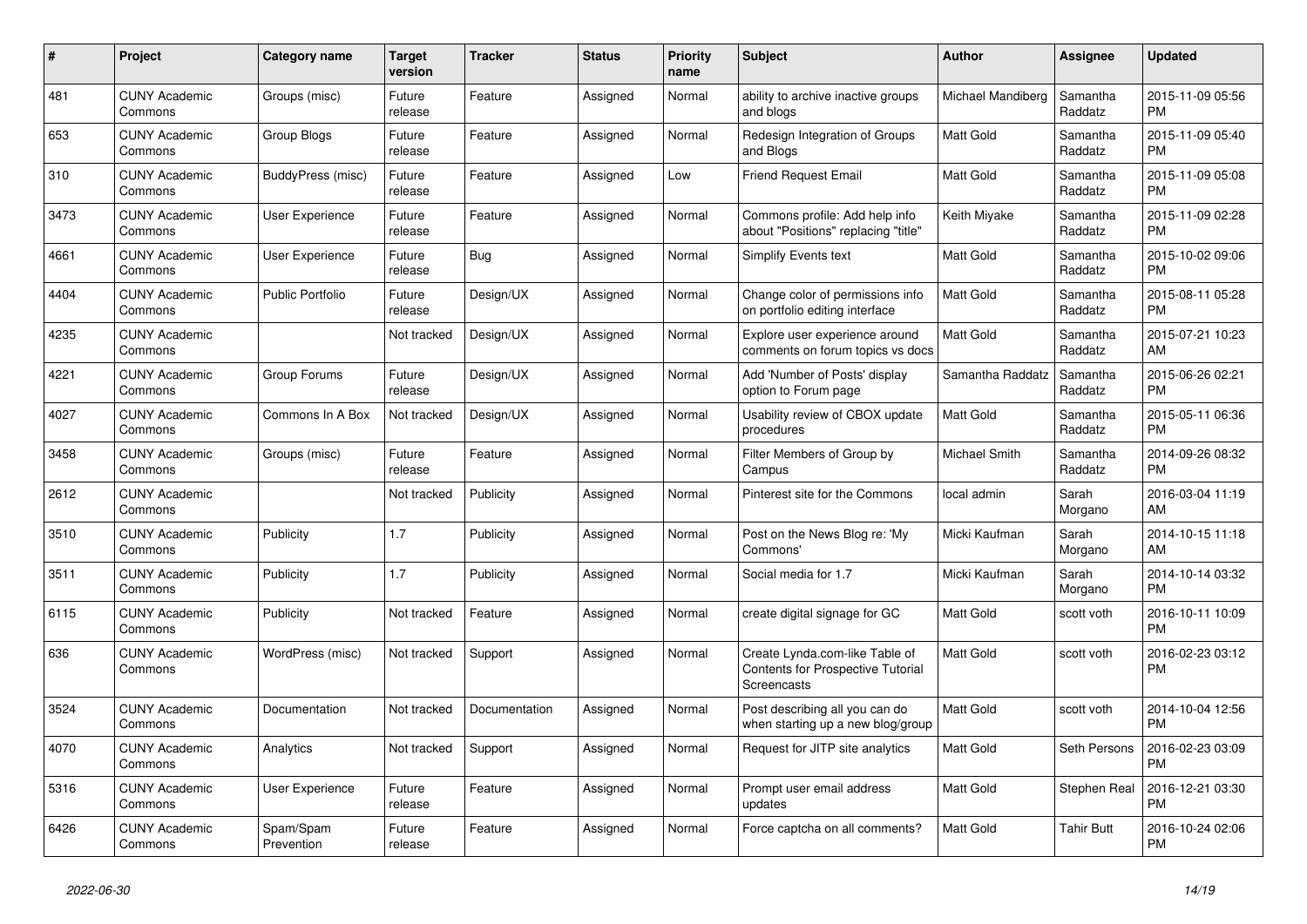| #     | <b>Project</b>                  | <b>Category name</b>     | <b>Target</b><br>version | <b>Tracker</b> | <b>Status</b>        | <b>Priority</b><br>name | <b>Subject</b>                                                     | <b>Author</b>           | Assignee            | <b>Updated</b>                |
|-------|---------------------------------|--------------------------|--------------------------|----------------|----------------------|-------------------------|--------------------------------------------------------------------|-------------------------|---------------------|-------------------------------|
| 1423  | <b>CUNY Academic</b><br>Commons | BuddyPress (misc)        | Future<br>release        | Feature        | Assigned             | Low                     | Show an avatar for pingback<br>comment activity items              | Boone Gorges            | <b>Tahir Butt</b>   | 2016-10-24 12:03<br><b>PM</b> |
| 3090  | <b>CUNY Academic</b><br>Commons | Twitter page             | Future<br>release        | Feature        | Assigned             | Normal                  | Prevent Retweets from showing<br>up on Commons twitter page        | <b>Matt Gold</b>        | Tahir Butt          | 2016-10-24 11:31<br>AM        |
| 5581  | <b>CUNY Academic</b><br>Commons | Analytics                | Future<br>release        | Feature        | Assigned             | Normal                  | <b>Explore alternatives to Google</b><br>Analytics                 | <b>Matt Gold</b>        | Valerie<br>Townsend | 2020-04-17 03:12<br><b>PM</b> |
| 13912 | <b>CUNY Academic</b><br>Commons |                          | Not tracked              | Feature        | Hold                 | Low                     | posting "missed schedule"                                          | Marilyn Weber           |                     | 2021-02-23 10:46<br><b>AM</b> |
| 11848 | <b>CUNY Academic</b><br>Commons |                          | Not tracked              | Support        | Hold                 | Normal                  | a Dean of Faculty wants to share<br>a large file                   | Marilyn Weber           |                     | 2019-09-24 08:44<br>AM        |
| 2576  | NYCDH Community<br>Site         |                          |                          | Bug            | Hold                 | Low                     | Test Next Button in Javascript<br><b>Tutorial Under Activities</b> | <b>Mark Newton</b>      | Alex Gil            | 2013-05-18 02:55<br><b>PM</b> |
| 16092 | <b>CUNY Academic</b><br>Commons |                          | Future<br>release        | Feature        | Hold                 | Normal                  | Don't show main site in Site<br>search results                     | Boone Gorges            | Boone<br>Gorges     | 2022-05-17 03:12<br><b>PM</b> |
| 14113 | <b>CUNY Academic</b><br>Commons | WordPress (misc)         | Future<br>release        | Bug            | Hold                 | Normal                  | Block Editor Not Working on this<br>page - Json error              | scott voth              | Boone<br>Gorges     | 2021-03-05 11:01<br>AM        |
| 8756  | <b>CUNY Academic</b><br>Commons | Group Blogs              | Future<br>release        | Feature        | Hold                 | Normal                  | Connect multiple blogs to one<br>group?                            | <b>Matt Gold</b>        | Boone<br>Gorges     | 2017-09-30 10:42<br>AM        |
| 8991  | <b>CUNY Academic</b><br>Commons | Reply By Email           | Not tracked              | Bug            | Hold                 | Normal                  | RBE duplicate email message<br>issue                               | <b>Matt Gold</b>        | Raymond<br>Hoh      | 2018-02-18 08:53<br><b>PM</b> |
| 9060  | <b>CUNY Academic</b><br>Commons | Commons In A Box         | Not tracked              | <b>Bug</b>     | Hold                 | Normal                  | Problems with CBox image library<br>/ upload                       | Lisa Rhody              | Raymond<br>Hoh      | 2018-01-10 03:26<br><b>PM</b> |
| 3369  | <b>CUNY Academic</b><br>Commons | Reply By Email           | Not tracked              | Outreach       | Hold                 | Normal                  | Release reply by email to WP<br>plugin directory                   | <b>Matt Gold</b>        | Raymond<br>Hoh      | 2016-03-01 12:46<br><b>PM</b> |
| 3939  | <b>CUNY Academic</b><br>Commons | <b>WordPress Plugins</b> | Future<br>release        | Bug            | Hold                 | Normal                  | Activity stream support for<br>Co-Authors Plus plugin              | Raymond Hoh             | Raymond<br>Hoh      | 2015-11-09 06:13<br><b>PM</b> |
| 15169 | <b>CUNY Academic</b><br>Commons |                          | 2.0.3                    | Support        | Reporter<br>Feedback | Normal                  | new Prelude website zipfiles for<br>custom theme and other files.  | Marilyn Weber           |                     | 2022-06-29 11:32<br><b>AM</b> |
| 15613 | <b>CUNY Academic</b><br>Commons |                          | 2.0.3                    | Feature        | Reporter<br>Feedback | Normal                  | Adding "Passster" plugin                                           | Laurie Hurson           |                     | 2022-06-29 11:32<br><b>AM</b> |
| 15655 | <b>CUNY Academic</b><br>Commons |                          | 2.0.3                    | Support        | Reporter<br>Feedback | Normal                  | Event Aggregator plugin?                                           | Marilyn Weber           |                     | 2022-06-29 11:32<br>AM        |
| 16290 | <b>CUNY Academic</b><br>Commons |                          |                          | Feature        | Reporter<br>Feedback | Normal                  | Add Table Of Contents Block<br>plug-in                             | Raffi<br>Khatchadourian |                     | 2022-06-24 10:26<br><b>AM</b> |
| 16099 | <b>CUNY Academic</b><br>Commons |                          |                          | Support        | Reporter<br>Feedback | Normal                  | request for Newsletter Glue                                        | Marilyn Weber           |                     | 2022-05-13 12:14<br><b>PM</b> |
| 15923 | <b>CUNY Academic</b><br>Commons |                          | Not tracked              | Feature        | Reporter<br>Feedback | Normal                  | <b>Bellows Plugin Adjustments</b>                                  | Laurie Hurson           |                     | 2022-04-20 10:10<br>AM        |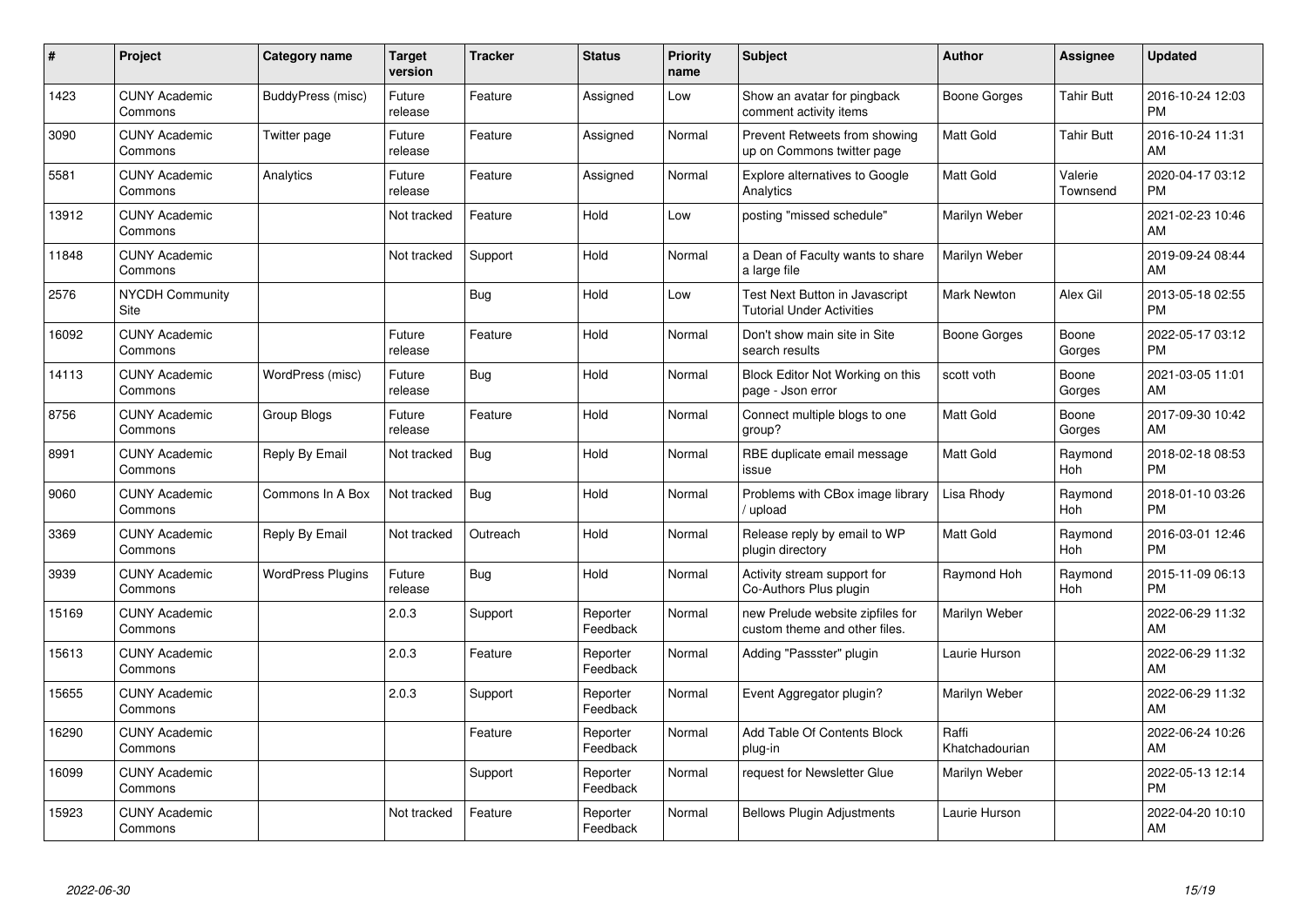| #     | Project                         | <b>Category name</b>      | <b>Target</b><br>version | <b>Tracker</b> | <b>Status</b>        | <b>Priority</b><br>name | <b>Subject</b>                                                                                | <b>Author</b>        | Assignee | <b>Updated</b>                |
|-------|---------------------------------|---------------------------|--------------------------|----------------|----------------------|-------------------------|-----------------------------------------------------------------------------------------------|----------------------|----------|-------------------------------|
| 15370 | <b>CUNY Academic</b><br>Commons |                           |                          | Support        | Reporter<br>Feedback | Normal                  | All-in-One Event Calendar?                                                                    | Marilyn Weber        |          | 2022-02-17 11:03<br>AM        |
| 15176 | <b>CUNY Academic</b><br>Commons |                           | Not tracked              | Support        | Reporter<br>Feedback | Normal                  | Archiving Q Writing & Old<br>Wordpress Sites on the Commons                                   | Laurie Hurson        |          | 2022-02-08 10:28<br>AM        |
| 15260 | <b>CUNY Academic</b><br>Commons |                           |                          | Support        | Reporter<br>Feedback | Normal                  | Diacritical markings   European<br><b>Stages</b>                                              | Marilyn Weber        |          | 2022-02-04 08:16<br>AM        |
| 14900 | <b>CUNY Academic</b><br>Commons |                           | Not tracked              | Support        | Reporter<br>Feedback | Normal                  | previous theme?                                                                               | Marilyn Weber        |          | 2021-10-25 10:31<br>AM        |
| 14842 | <b>CUNY Academic</b><br>Commons |                           | Not tracked              | Support        | Reporter<br>Feedback | Normal                  | Question about widgets and block<br>editor                                                    | Gina Cherry          |          | 2021-10-06 03:01<br><b>PM</b> |
| 14784 | <b>CUNY Academic</b><br>Commons |                           |                          | Support        | Reporter<br>Feedback | Normal                  | User report of logo problem when<br>using Customizer theme                                    | Marilyn Weber        |          | 2021-09-17 10:25<br>AM        |
| 14629 | <b>CUNY Academic</b><br>Commons |                           | Not tracked              | Bug            | Reporter<br>Feedback | Normal                  | Possible Post Order Bug?                                                                      | <b>Syelle Graves</b> |          | 2021-09-14 10:47<br>AM        |
| 14538 | <b>CUNY Academic</b><br>Commons |                           | Not tracked              | Support        | Reporter<br>Feedback | Normal                  | <b>Weebly To Commons</b>                                                                      | Laurie Hurson        |          | 2021-09-14 10:47<br>AM        |
| 14398 | <b>CUNY Academic</b><br>Commons |                           | Not tracked              | Support        | Reporter<br>Feedback | Normal                  | Events plug-in notification problem                                                           | Marilyn Weber        |          | 2021-05-11 11:21<br>AM        |
| 14074 | <b>CUNY Academic</b><br>Commons | WordPress (misc)          | Not tracked              | Support        | Reporter<br>Feedback | Normal                  | page password protection problem                                                              | Marilyn Weber        |          | 2021-03-02 11:03<br>AM        |
| 13975 | <b>CUNY Academic</b><br>Commons | Social Paper              | Not tracked              | Support        | Reporter<br>Feedback | Normal                  | can't approve comments on Social<br>Paper paper                                               | Marilyn Weber        |          | 2021-02-12 09:33<br>AM        |
| 13255 | <b>CUNY Academic</b><br>Commons |                           | Not tracked              | Support        | Reporter<br>Feedback | Normal                  | Accessibility problems                                                                        | Marilyn Weber        |          | 2020-09-01 05:48<br><b>PM</b> |
| 13034 | <b>CUNY Academic</b><br>Commons |                           | Not tracked              | Support        | Reporter<br>Feedback | Normal                  | a site is asking people to join the<br>Commons to get a download                              | Marilyn Weber        |          | 2020-07-12 07:23<br>AM        |
| 12360 | <b>CUNY Academic</b><br>Commons | <b>WordPress Themes</b>   | Not tracked              | Bug            | Reporter<br>Feedback | Normal                  | site just says "DANTE We are<br>currently in maintenance mode,<br>please check back shortly." | Marilyn Weber        |          | 2020-02-04 12:13<br><b>PM</b> |
| 12350 | <b>CUNY Academic</b><br>Commons | <b>Blogs (BuddyPress)</b> | Not tracked              | Support        | Reporter<br>Feedback | Normal                  | URL creation problem                                                                          | Marilyn Weber        |          | 2020-02-03 11:27<br>AM        |
| 12198 | <b>CUNY Academic</b><br>Commons |                           | Not tracked              | <b>Bug</b>     | Reporter<br>Feedback | Normal                  | Duplicate listing in My Sites                                                                 | Tom Harbison         |          | 2019-12-09 05:50<br><b>PM</b> |
| 11788 | <b>CUNY Academic</b><br>Commons | <b>WordPress Plugins</b>  | Future<br>release        | Support        | Reporter<br>Feedback | Normal                  | Plugin Request - Browse Aloud                                                                 | scott voth           |          | 2019-09-24 08:42<br>AM        |
| 10273 | <b>CUNY Academic</b><br>Commons | Registration              | Not tracked              | Support        | Reporter<br>Feedback | Normal                  | users combining CF and campus<br>address                                                      | Marilyn Weber        |          | 2019-09-18 10:58<br>AM        |
| 11787 | <b>CUNY Academic</b><br>Commons |                           | Not tracked              | Support        | Reporter<br>Feedback | Normal                  | automated comments notifications<br>on ZenDesk                                                | Marilyn Weber        |          | 2019-08-26 06:18<br><b>PM</b> |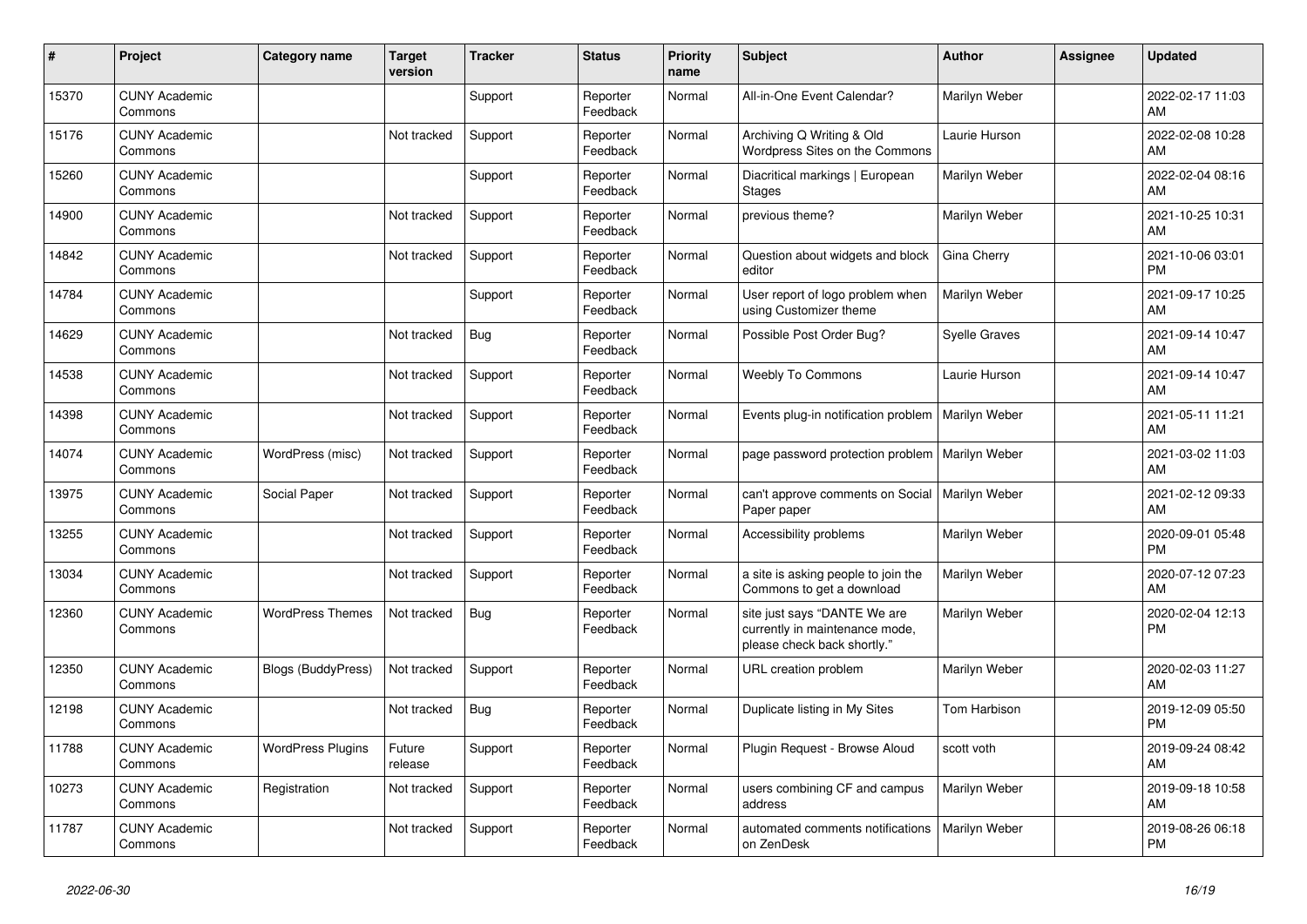| #     | Project                         | <b>Category name</b>     | <b>Target</b><br>version | <b>Tracker</b> | <b>Status</b>        | <b>Priority</b><br>name | <b>Subject</b>                                                       | <b>Author</b>           | Assignee        | <b>Updated</b>                |
|-------|---------------------------------|--------------------------|--------------------------|----------------|----------------------|-------------------------|----------------------------------------------------------------------|-------------------------|-----------------|-------------------------------|
| 11771 | <b>CUNY Academic</b><br>Commons |                          | Not tracked              | Support        | Reporter<br>Feedback | Normal                  | post displays in sections                                            | Marilyn Weber           |                 | 2019-08-20 10:34<br>AM        |
| 11556 | <b>CUNY Academic</b><br>Commons | Courses                  | Not tracked              | Bug            | Reporter<br>Feedback | Normal                  | Instructor name given in course<br>listing                           | Tom Harbison            |                 | 2019-06-25 04:12<br><b>PM</b> |
| 11509 | <b>CUNY Academic</b><br>Commons |                          | Not tracked              | Support        | Reporter<br>Feedback | Normal                  | deleted Page causing a Menu<br>problem?                              | Marilyn Weber           |                 | 2019-06-04 09:54<br>AM        |
| 11415 | <b>CUNY Academic</b><br>Commons | <b>WordPress Plugins</b> | Not tracked              | Bug            | Reporter<br>Feedback | Normal                  | Blog Subscriptions in Jetpack                                        | Laurie Hurson           |                 | 2019-05-14 10:34<br>AM        |
| 11120 | <b>CUNY Academic</b><br>Commons | <b>WordPress Plugins</b> | Not tracked              | <b>Bug</b>     | Reporter<br>Feedback | Normal                  | Events Manager Events Not<br>Showing Up                              | Mark Webb               |                 | 2019-02-27 04:10<br><b>PM</b> |
| 11131 | <b>CUNY Academic</b><br>Commons |                          | Future<br>release        | Feature        | Reporter<br>Feedback | Normal                  | <b>Image Annotation Plugins</b>                                      | Laurie Hurson           |                 | 2019-02-26 11:33<br>AM        |
| 11077 | <b>CUNY Academic</b><br>Commons | Events                   | Not tracked              | Feature        | Reporter<br>Feedback | Normal                  | Show event category description<br>in event list view                | Raffi<br>Khatchadourian |                 | 2019-02-12 10:38<br><b>PM</b> |
| 10982 | <b>CUNY Academic</b><br>Commons | Domain Mapping           | Not tracked              | Support        | Reporter<br>Feedback | Normal                  | <b>CNAME</b> question                                                | scott voth              |                 | 2019-01-22 04:29<br><b>PM</b> |
| 10769 | <b>CUNY Academic</b><br>Commons | <b>WordPress Themes</b>  | Not tracked              | Bug            | Reporter<br>Feedback | Normal                  | 2011 Theme Sidebar                                                   | Mark Webb               |                 | 2018-12-04 04:09<br><b>PM</b> |
| 10657 | <b>CUNY Academic</b><br>Commons |                          | Not tracked              | Support        | Reporter<br>Feedback | Normal                  | child theme problems                                                 | Marilyn Weber           |                 | 2018-11-08 01:19<br><b>PM</b> |
| 6356  | <b>CUNY Academic</b><br>Commons | <b>WordPress Plugins</b> | Future<br>release        | <b>Bug</b>     | Reporter<br>Feedback | Low                     | Should Subscribe2 be<br>deprecated?                                  | Luke Waltzer            |                 | 2017-03-20 12:20<br><b>PM</b> |
| 12121 | <b>CUNY Academic</b><br>Commons | <b>WordPress Plugins</b> | 2.0.3                    | Feature        | Reporter<br>Feedback | Normal                  | Embedding H5P Iframes on<br><b>Commons Site</b>                      | Laurie Hurson           | Boone<br>Gorges | 2022-06-29 11:32<br>AM        |
| 15242 | <b>CUNY Academic</b><br>Commons | Performance              | Not tracked              | <b>Bug</b>     | Reporter<br>Feedback | Normal                  | Slugist site                                                         | Raffi<br>Khatchadourian | Boone<br>Gorges | 2022-02-07 11:14<br>AM        |
| 14504 | <b>CUNY Academic</b><br>Commons |                          | Not tracked              | Publicity      | Reporter<br>Feedback | Normal                  | Adding showcases to home page<br>menu                                | Laurie Hurson           | Boone<br>Gorges | 2022-01-19 03:26<br><b>PM</b> |
| 14483 | <b>CUNY Academic</b><br>Commons | WordPress - Media        | Not tracked              | Bug            | Reporter<br>Feedback | Normal                  | <b>Wordpress PDF Embed Stopped</b><br>Working after JITP Media Clone | Patrick DeDauw          | Boone<br>Gorges | 2021-05-20 01:51<br><b>PM</b> |
| 11945 | <b>CUNY Academic</b><br>Commons | Reckoning                | Future<br>release        | Feature        | Reporter<br>Feedback | Normal                  | Add Comments bubble to<br>Reckoning views                            | Boone Gorges            | Boone<br>Gorges | 2019-11-12 05:14<br><b>PM</b> |
| 10678 | <b>CUNY Academic</b><br>Commons |                          | Not tracked              | Bug            | Reporter<br>Feedback | High                    | Newsletter Plugin Not Sending<br><b>Out Newsletters</b>              | Mark Webb               | Boone<br>Gorges | 2019-09-16 09:38<br><b>PM</b> |
| 11386 | <b>CUNY Academic</b><br>Commons | WordPress - Media        | Not tracked              | Support        | Reporter<br>Feedback | Normal                  | disappearing images                                                  | scott voth              | Boone<br>Gorges | 2019-05-14 10:32<br>AM        |
| 11449 | <b>CUNY Academic</b><br>Commons | WordPress - Media        | Not tracked              | Support        | Reporter<br>Feedback | Normal                  | Cloning Media Library for JITP<br>from Staging to Production Site    | <b>Patrick DeDauw</b>   | Boone<br>Gorges | 2019-05-13 12:00<br>PM        |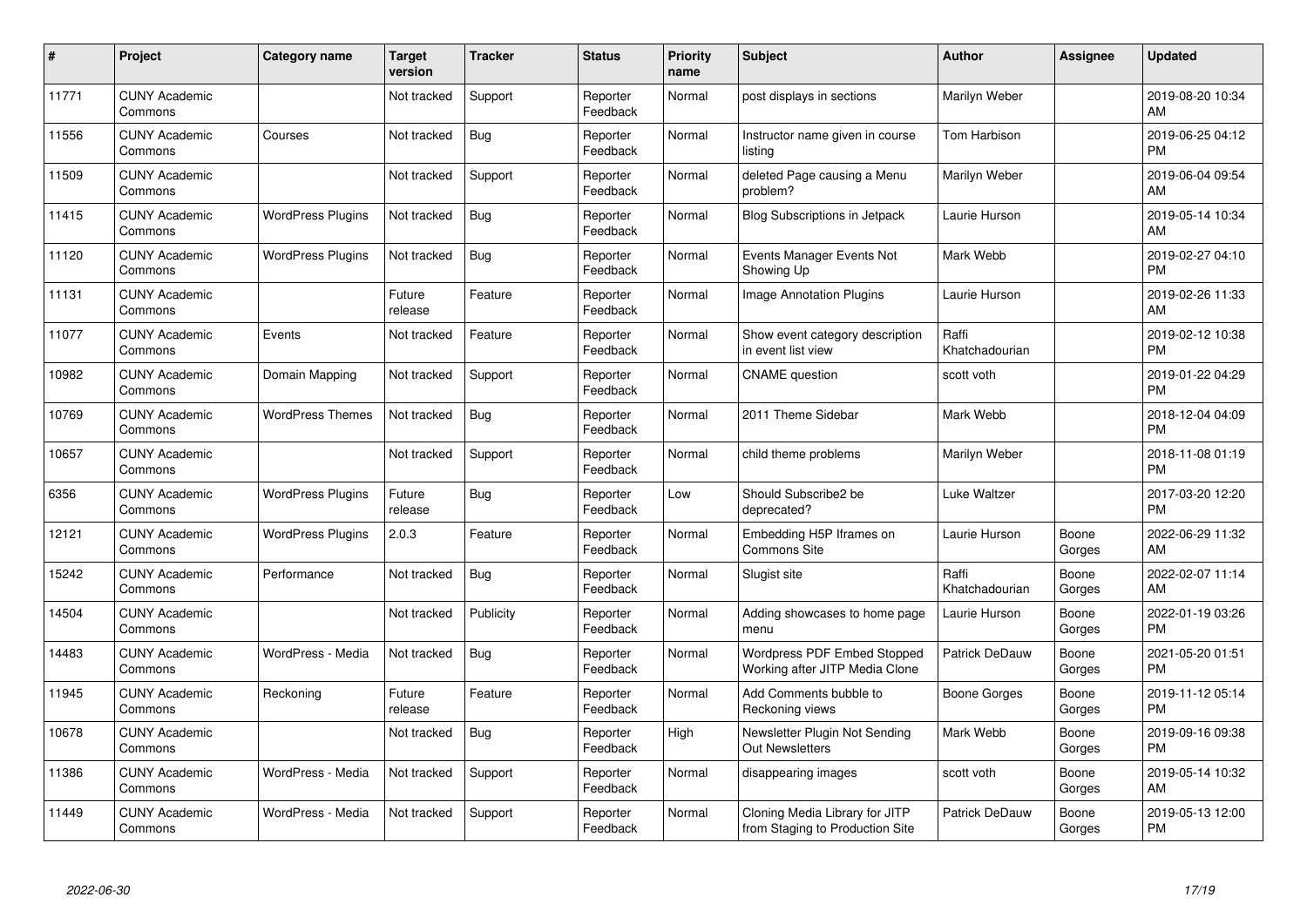| #     | <b>Project</b>                  | <b>Category name</b>       | <b>Target</b><br>version | <b>Tracker</b> | <b>Status</b>        | <b>Priority</b><br>name | <b>Subject</b>                                                                                  | <b>Author</b>           | Assignee           | <b>Updated</b>                |
|-------|---------------------------------|----------------------------|--------------------------|----------------|----------------------|-------------------------|-------------------------------------------------------------------------------------------------|-------------------------|--------------------|-------------------------------|
| 9289  | <b>CUNY Academic</b><br>Commons | <b>WordPress Plugins</b>   | Future<br>release        | <b>Bug</b>     | Reporter<br>Feedback | Normal                  | <b>Email Users Plugin</b>                                                                       | Laurie Hurson           | Boone<br>Gorges    | 2018-10-24 12:34<br><b>PM</b> |
| 9947  | <b>CUNY Academic</b><br>Commons | <b>WordPress Plugins</b>   | Future<br>release        | Feature        | Reporter<br>Feedback | Normal                  | Install H5P quiz plugin                                                                         | Matt Gold               | Boone<br>Gorges    | 2018-09-11 11:01<br>AM        |
| 9979  | <b>CUNY Academic</b><br>Commons | <b>Email Notifications</b> | Not tracked              | Bug            | Reporter<br>Feedback | Normal                  | Reports of slow email activation<br>emails                                                      | Matt Gold               | Boone<br>Gorges    | 2018-08-29 09:40<br><b>PM</b> |
| 10040 | <b>CUNY Academic</b><br>Commons | WordPress (misc)           | Not tracked              | Bug            | Reporter<br>Feedback | Normal                  | User doesn't see full list of themes                                                            | Matt Gold               | Boone<br>Gorges    | 2018-07-25 10:12<br>AM        |
| 9515  | <b>CUNY Academic</b><br>Commons | <b>WordPress Plugins</b>   | Not tracked              | Bug            | Reporter<br>Feedback | Normal                  | Text to Speech plugin - "More<br>Slowly" checkbox not working                                   | scott voth              | Boone<br>Gorges    | 2018-06-13 02:26<br><b>PM</b> |
| 9207  | <b>CUNY Academic</b><br>Commons |                            | Future<br>release        | Support        | Reporter<br>Feedback | Normal                  | display dashboards made in<br>Tableau?                                                          | Marilyn Weber           | Boone<br>Gorges    | 2018-04-10 10:42<br>AM        |
| 9211  | <b>CUNY Academic</b><br>Commons | <b>WordPress Plugins</b>   | Future<br>release        | Support        | Reporter<br>Feedback | Normal                  | Auto-Role Setting in Forum Plugin<br><b>Causing Some Confusion</b>                              | Luke Waltzer            | Boone<br>Gorges    | 2018-03-13 11:44<br>AM        |
| 8675  | <b>CUNY Academic</b><br>Commons | User Onboarding            | Future<br>release        | Bug            | Reporter<br>Feedback | Low                     | Add new User search screen calls<br>for the input of email address but<br>doesn't work with one | Paul Hebert             | Boone<br>Gorges    | 2017-10-11 11:17<br>AM        |
| 6014  | <b>CUNY Academic</b><br>Commons | Publicity                  | Future<br>release        | Publicity      | Reporter<br>Feedback | Normal                  | Google search listing                                                                           | Matt Gold               | Boone<br>Gorges    | 2016-09-21 03:48<br><b>PM</b> |
| 1544  | <b>CUNY Academic</b><br>Commons | Groups (misc)              | Future<br>release        | Feature        | Reporter<br>Feedback | Normal                  | Group Filtering and Sorting                                                                     | <b>Matt Gold</b>        | <b>Chris Stein</b> | 2019-03-01 02:25<br><b>PM</b> |
| 12446 | <b>CUNY Academic</b><br>Commons | Groups (misc)              | Future<br>release        | Feature        | Reporter<br>Feedback | Normal                  | Toggle default site to group forum<br>posting                                                   | Laurie Hurson           | Laurie Hurson      | 2020-03-10 11:57<br>AM        |
| 12484 | <b>CUNY Academic</b><br>Commons |                            | Not tracked              | Support        | Reporter<br>Feedback | Normal                  | Sign up Code for COIL Course<br>starting in March                                               | Laurie Hurson           | Matt Gold          | 2020-03-02 02:26<br><b>PM</b> |
| 11493 | <b>CUNY Academic</b><br>Commons | Domain Mapping             | Not tracked              | Support        | Reporter<br>Feedback | Normal                  | Domain Mapping Request - Talia<br>Schaffer                                                      | scott voth              | Matt Gold          | 2019-08-06 08:39<br>AM        |
| 2573  | <b>NYCDH Community</b><br>Site  |                            |                          | Feature        | Reporter<br>Feedback | Normal                  | Add dh nyc twitter list feed to site                                                            | Mark Newton             | Matt Gold          | 2013-05-16 11:42<br><b>PM</b> |
| 16245 | <b>CUNY Academic</b><br>Commons | WordPress (misc)           |                          | Bug            | Reporter<br>Feedback | Normal                  | Save Button missing on<br><b>WordPress Profile page</b>                                         | scott voth              | Raymond<br>Hoh     | 2022-06-16 03:09<br><b>PM</b> |
| 16110 | <b>CUNY Academic</b><br>Commons |                            |                          | Support        | Reporter<br>Feedback | Normal                  | remove Creative Commons<br>license from pages?                                                  | Marilyn Weber           | Raymond<br>Hoh     | 2022-05-17 06:11<br><b>PM</b> |
| 15516 | <b>CUNY Academic</b><br>Commons | <b>WordPress Plugins</b>   |                          | Bug            | Reporter<br>Feedback | Normal                  | Can't publish or save draft of post<br>on wordpress.com                                         | Raffi<br>Khatchadourian | Raymond<br>Hoh     | 2022-03-02 05:52<br><b>PM</b> |
| 14983 | <b>CUNY Academic</b><br>Commons | WordPress (misc)           | Not tracked              | Support        | Reporter<br>Feedback | Normal                  | "Read More" tag not working                                                                     | Rebecca Krisel          | Raymond<br>Hoh     | 2021-11-23 01:17<br><b>PM</b> |
| 7115  | <b>CUNY Academic</b><br>Commons | Groups (misc)              | Future<br>release        | Feature        | Reporter<br>Feedback | Normal                  | make licensing info clear during<br>group creation                                              | Matt Gold               | Raymond<br>Hoh     | 2020-12-08 11:32<br>AM        |